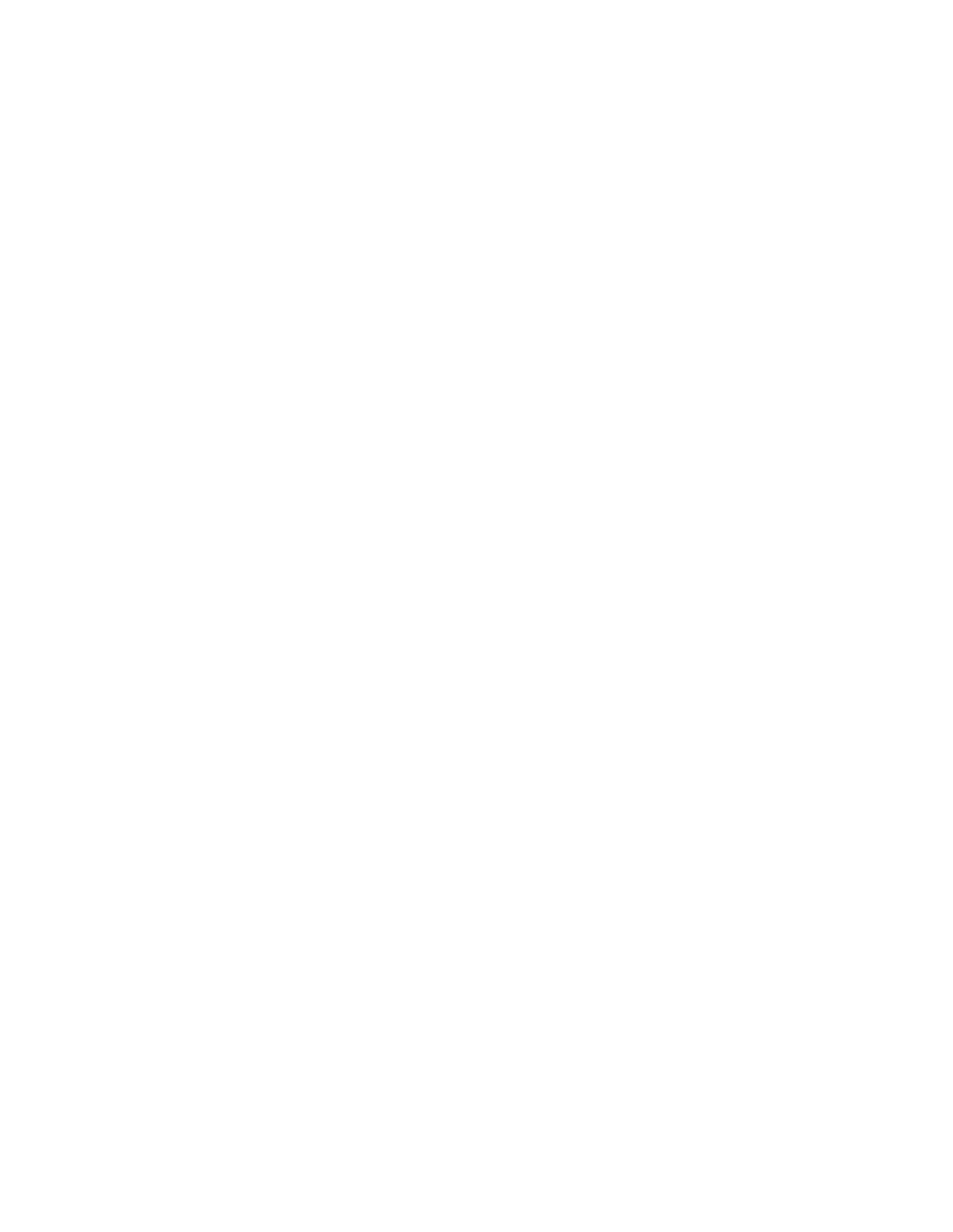# **Table of Contents**

| Requirements on Communications to Promote Healthy Political Dialogue9 |  |
|-----------------------------------------------------------------------|--|
|                                                                       |  |
|                                                                       |  |
|                                                                       |  |
|                                                                       |  |
|                                                                       |  |
|                                                                       |  |
|                                                                       |  |
|                                                                       |  |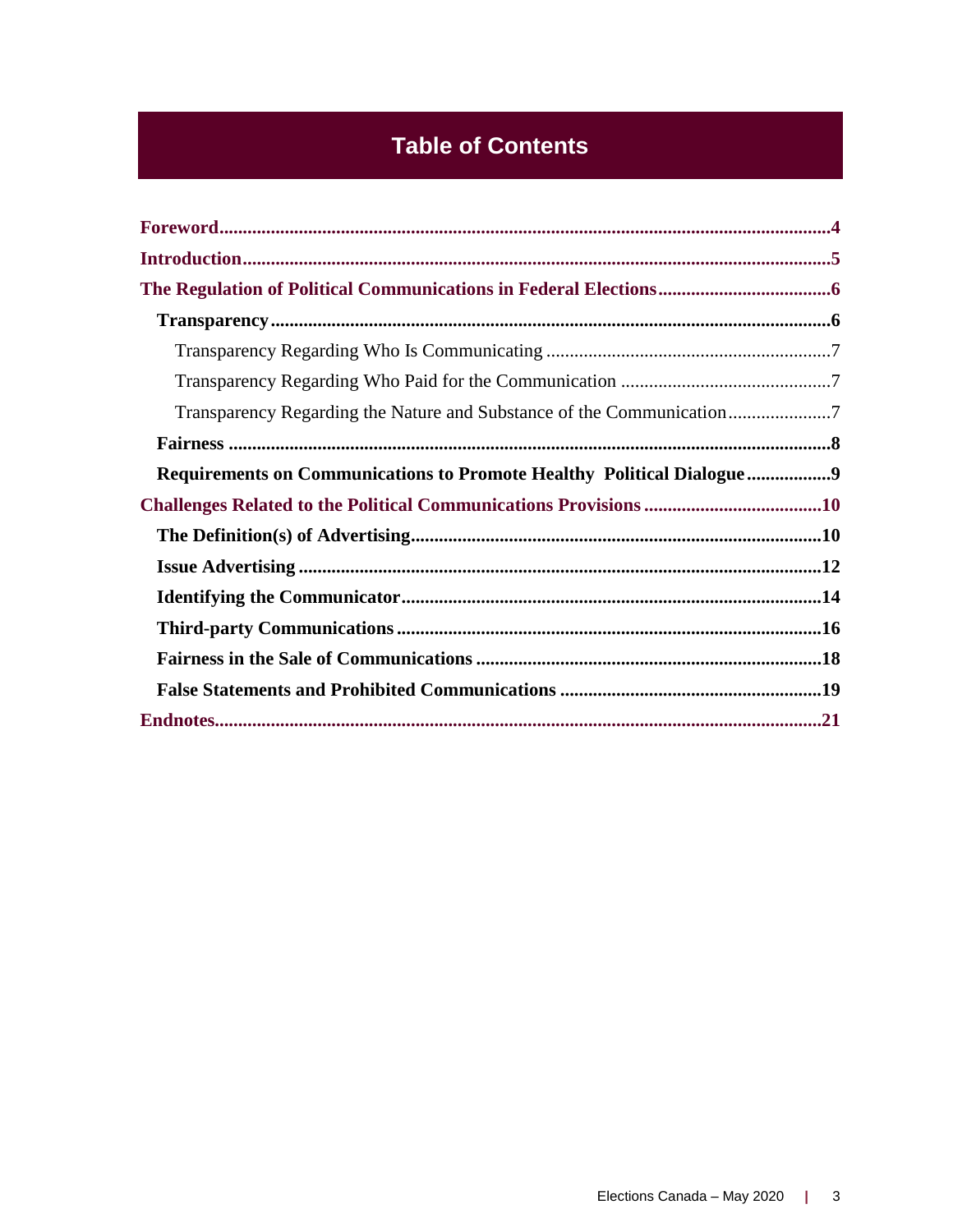# **Foreword**

<span id="page-3-0"></span>After each general election, the Chief Electoral Officer (CEO) is required to submit a report to Parliament outlining recommendations that, in his view, will improve the administration of the *Canada Elections Act.* In developing his recommendations report after the 2019 election, the CEO wishes to explore certain themes related to the way in which political actors communicate with electors in the digital age.

Over the last two decades, political communications have changed drastically. Communications around elections—and in general—are increasingly digital, taking place through text messages, on social media platforms, in online ads and in other formats. Many of these are enabled by big data and are highly targeted. There is every indication that this trend will continue into the future and that the significance of digital communications for electoral democracy will continue to grow.

The regulatory regime in place under the *Canada Elections Act*, however, dates originally from a time when broadcast television was the dominant advertising and communications medium. The Act is based on certain core values, such as transparency and fairness, that continue to underlie the way elections are delivered in Canada but legislative improvements may be needed.

With a view to soliciting input from a diverse audience of stakeholders and experts to inform the CEO's recommendations to Parliament, Elections Canada has prepared a suite of three discussion papers on interrelated topics that are central to this question.

- The first paper, *The Regulation of Political Communications under the Canada Elections Act*, aims to foster discussion about whether existing provisions in the Act meet the challenges that have arisen in recent years, largely due to new communications technology.
- The second paper, *The Impact of Social Media Platforms in Elections*, looks more closely at social media and digital advertising platforms and aims to promote discussion on the impacts that these platforms may have on elections and democracy.
- The third paper, *The Protection of Electors' Personal Information in the Federal Electoral Context*, aims to encourage discussion on how fair information principles could be applied to political parties, taking into account their unique role in Canada's democracy.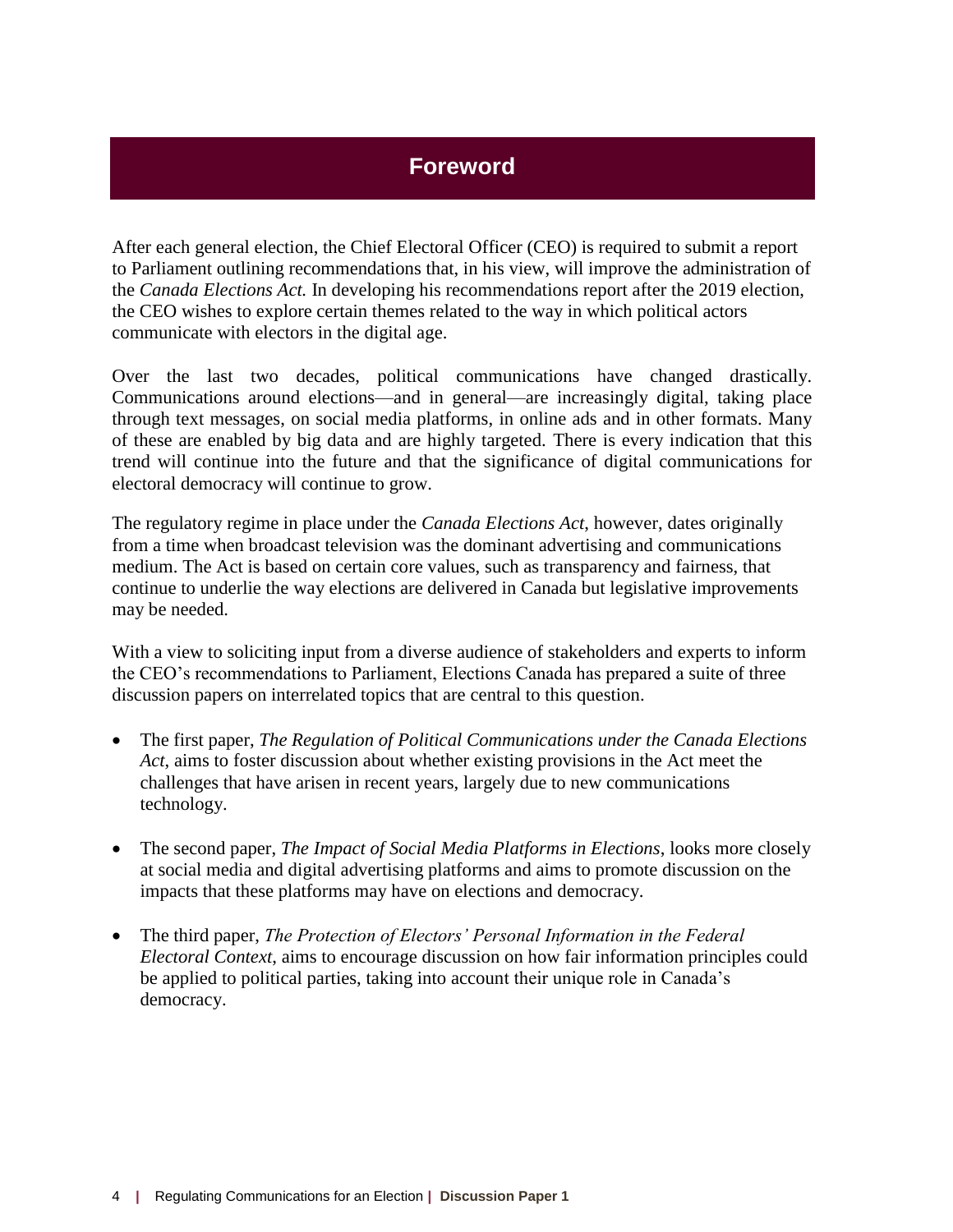# **Introduction**

<span id="page-4-0"></span>Political communications lie at the heart of the electoral process. Parties and candidates communicate with electors in many ways, including by telephone, canvassing, signs, broadcasts and print advertisements. Increasingly, communications occur by messages targeted to individual electors, including via social media.

Some aspects of the political communications of electoral participants in a federal election are regulated by the *Canada Elections Act* (CEA or the Act)*.* The regulation of political communications is closely intertwined with the regulation of political financing more generally, and the two aspects of the law support many of the same objectives. Nonetheless, certain elements of the law specifically relate to political communications: those elements are the focus of this paper.

*The roots of the political financing and political communications provisions in the CEA can be found in concerns over the rising costs of broadcasting in the 1960s and 1970s and the threats those rising costs posed to democratic values.*

Much of the current regulation reflects that the law evolved in an era when broadcast advertising, especially on television, was central to an election campaign. Indeed, the roots of the political financing and political communications provisions in the CEA can be found in concerns over the rising costs of broadcasting in the 1960s and 1970s and the threats those rising costs posed to democratic values. Over the

years, as the nature and methods of communicating and campaigning have evolved, the CEA has been amended to respond to such changes. Recent experience, however, suggests that fundamental questions should be asked about whether the current structure of the CEA is sufficient to continue to achieve its goals or whether it needs to be overhauled. Alternatively, it may be that the structure is sound but certain fundamental aspects need to be modernized.

The first part of this paper briefly summarizes the political communications provisions found in the CEA and the objectives of the various elements of regulation. The second part of the paper sets out challenges that have emerged in recent years and during the 2019 general election. It describes apparent weaknesses or areas of uncertain benefit and asks questions to seek input and foster discussion on the law's future.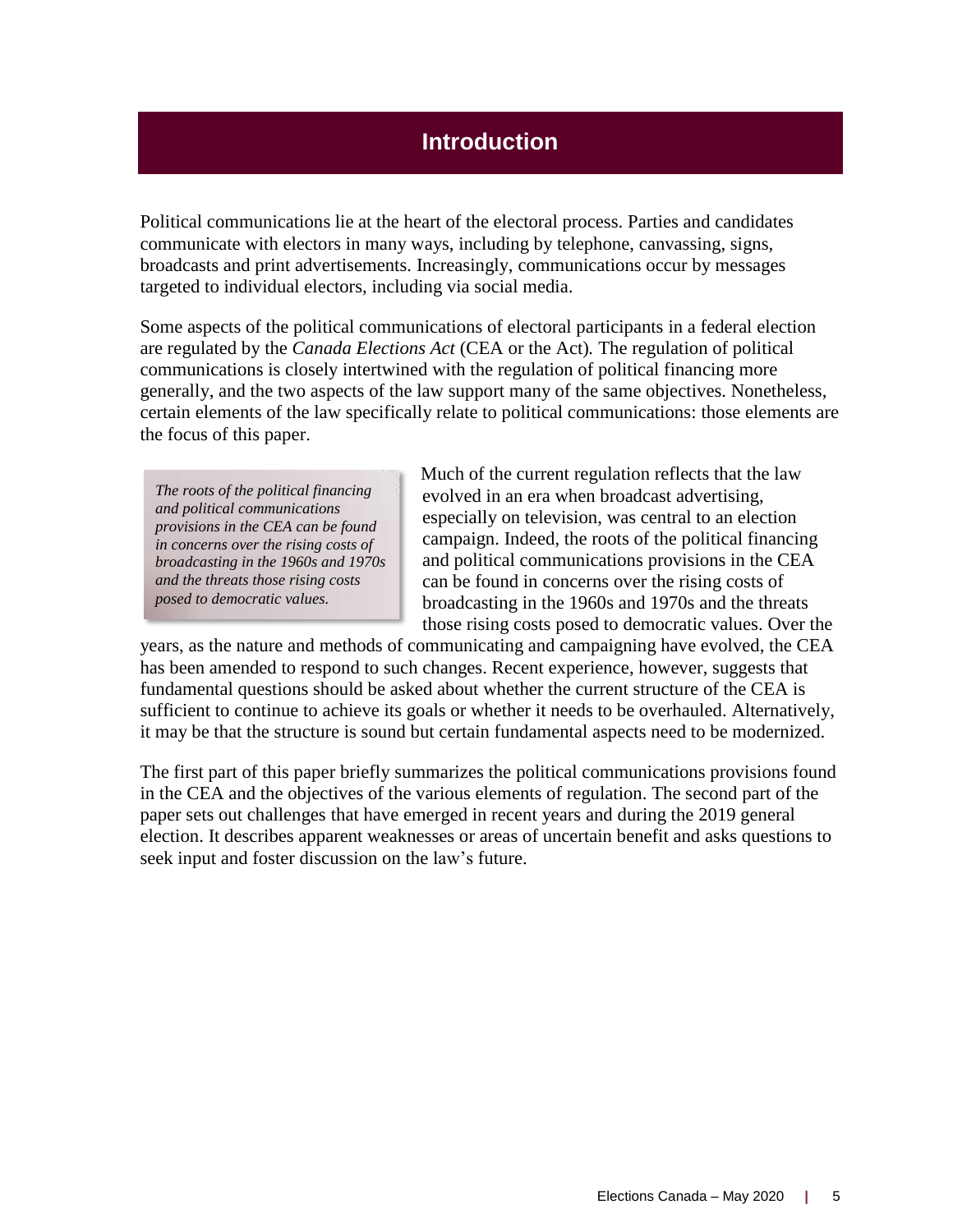### <span id="page-5-0"></span>**The Regulation of Political Communications in Federal Elections**

The political communications part of the CEA has its genesis in the work of the Barbeau Committee, which reported in 1966, and the *Election Expenses Act*, passed by Parliament in 1974.<sup>1</sup> That committee and the legislation that followed were influenced by issues flowing from a steep rise in campaign costs that were brought about by the relatively new and powerful medium of television. The law as created in the 1970s and 1980s included spending limits and reporting requirements for parties and candidates. These provisions were aimed at ensuring fairness, reducing costs and providing transparency. They contained specific provisions targeted at communications, especially broadcast advertising. These included subsidies for purchasing advertising and a process for allocating broadcasting time among parties. At that time, the regulation of communications was applicable only during the election period (between the issue of the writ and polling day).  $2^2$ 

Amendments over the years have built on and expanded on this framework. In 2000 the CEA was overhauled, and many of the provisions that had focused on particular types of communication, notably broadcasting, were broadened to take into account all "election advertising." Furthermore, new rules applicable to third parties that limit and require reporting of election advertising expenses were implemented.<sup>3</sup> Bill C-76 passed into law in 2018, built on existing requirements, notably expanding some regulation outside the writ period in the case of a fixed-date general election.<sup>4</sup> But the basic elements seen in the law today reflect those enacted by Parliament several decades ago. Those elements can be separated into three general groups:

- those that contribute to transparency
- those that promote fairness
- those that prohibit certain communications with a goal of promoting a healthier democratic discussion

## <span id="page-5-1"></span>**Transparency**

Transparency can itself be broken down into three aspects:

- transparency regarding who is communicating
- transparency regarding who paid for the communication
- transparency regarding the nature and substance of the communication

Transparency has several benefits, including deterring corruption and illegal activity and promoting greater public confidence in the electoral process as a whole.<sup>5</sup> Transparency also promotes a more informed electorate.<sup>6</sup>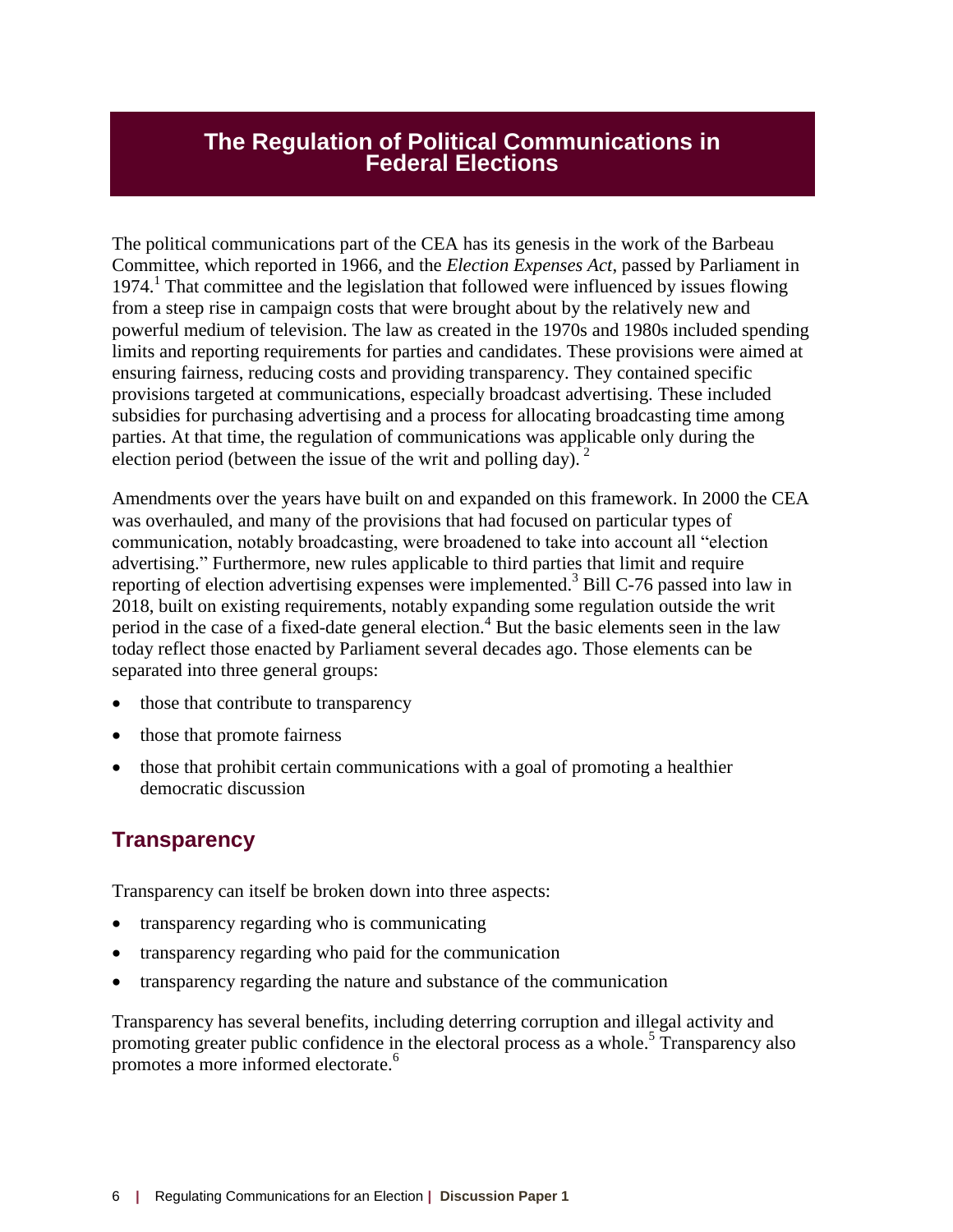#### <span id="page-6-0"></span>**Transparency Regarding Who Is Communicating**

In terms of who is communicating, the CEA provides that advertisements distributed by parties and candidates must contain a statement that they are authorized by the relevant agent ("the tagline").<sup>7</sup> In the case of third parties, Bill C-76 added requirements that the tagline be "visible or otherwise accessible" and that it contain the name and Internet or civic address of the third party.<sup>8</sup>

The CEA also contains provisions governing transparency regarding election surveys, such as opinion polls. The law requires the first publisher of such a survey to provide names of those who sponsored and conducted the survey.

The CEA also contains provisions, administered by the Canadian Radio-television and Telecommunications Commission (CRTC), that require transparency in relation to communications by phone. Political entities, third parties, groups and individuals calling electors during and about a federal election must register with the CRTC within 48 hours of making the first call; the exception is political entities and individuals who use their internal services to make live calls. Calling service providers must also register with the CRTC if they are making calls on someone's behalf. $^{9}$ 

Bill C-76 added new transparency requirements with respect to certain online political advertisements. A registry maintained and published by the platform includes information about authorization.<sup>10</sup>

#### <span id="page-6-1"></span>**Transparency Regarding Who Paid for the Communication**

The second aspect of transparency, knowing who paid for communications, is largely achieved through reporting by political entities about their contributors. Parties, candidates, electoral district associations, nomination contestants and leadership contestants are all required to make comprehensive reports of their contributors.<sup>11</sup> These are then published by Elections Canada and made available to the public for inspection. Third parties also report some of their contributions.<sup>12</sup> These contribution reports do not (for the most part) directly tie contributions to communications, but they provide information that can be used to understand who is supporting the activities of the political entities.

A closer tie between financing and the activity exists with respect to election surveys. The first publication of the survey must include the name of the sponsor of the survey.<sup>13</sup>

#### <span id="page-6-2"></span>**Transparency Regarding the Nature and Substance of the Communication**

Most of the transparency provided for by the CEA relates to the above elements. However, in certain limited cases, the CEA requires additional information about the nature and substance of communications. Candidates, leadership contestants, nomination contestants and third parties are required to make a detailed report about the cost of specific expenses, including communications. Third parties are also required to report where the communication took place.<sup>14</sup>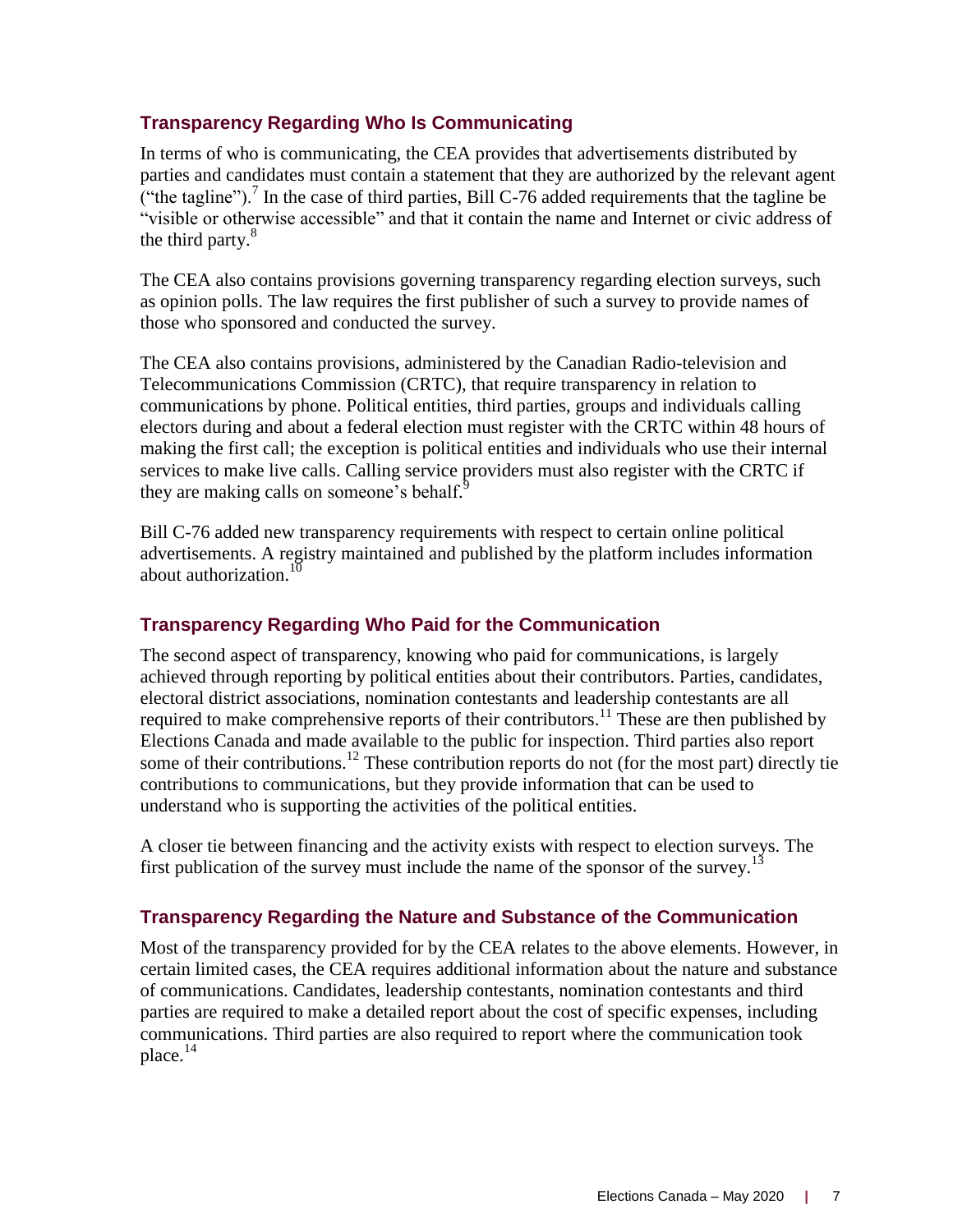Also, the first person who transmits an election survey, and anyone who transmits it within 24 hours thereafter, must include with the survey various types of methodological information that help an elector understand how reliable the survey is. <sup>15</sup> The sponsor of the survey must also make available on a public website a further, more detailed report on the methodology.<sup>16</sup> Finally, if an election survey is published that is not based on recognized statistical methods, that information must be indicated along with the survey results when they are published or if they are retransmitted within 24 hours.<sup>17</sup>

Furthermore, the online advertisement registry noted above includes not only who authorized the advertisement, but also copies of the advertisements themselves. <sup>18</sup> This allows an additional level of transparency, as there is an ongoing reviewable record of the substance of the advertisement.<sup>19</sup>

In terms of voter contact calling, in addition to the record of who is responsible for calls (as discussed above), whoever makes or has contracted a provider to make calls must keep records of every telephone number called, copies of any scripts used for live calls, recordings of each message sent by an automatic-dialling announcing device and every date the script or message was used.<sup>20</sup> While such records must be preserved and may be used in a prosecution, they are not publicly available.

## <span id="page-7-0"></span>**Fairness**

A second goal of the political financing provisions of the CEA is fairness of the electoral process with respect to the financing of participants in that process. Fairness is meant to be achieved through "levelling the playing field," promoting informed choices and ensuring public confidence in the electoral system by reducing the influence of money on elections.<sup>21</sup> The CEA does this primarily through the imposing of spending limits during elections and the use of subsidies (notably election expenses reimbursements and tax credits for contributions) to better allow participants to get their message out to voters.<sup>22</sup>

In addition to these more general political financing provisions, the CEA contains specific provisions directed at certain communications that aim to further level the playing field between political entities with respect to these communications. Again, the focus of these provisions is broadcasting, reflecting the specific concern of the time when they were  $\frac{1}{1}$ drafted<sup>23</sup>

The CEA provides for a Broadcasting Arbitrator who is responsible for arbitrating decisions between broadcasters and parties concerning the booking of broadcasting time.<sup>24</sup> This ensures that those who own broadcasting outlets cannot provide favourable treatment to one or another party and thus suppress the messages of some or favour the messages of others.

The CEA also provides that it is an offence to charge a political party or candidate a rate for broadcasting or an advertisement in a periodical publication that exceeds the lowest amount charged for an equal amount of equivalent time or space.<sup>25</sup>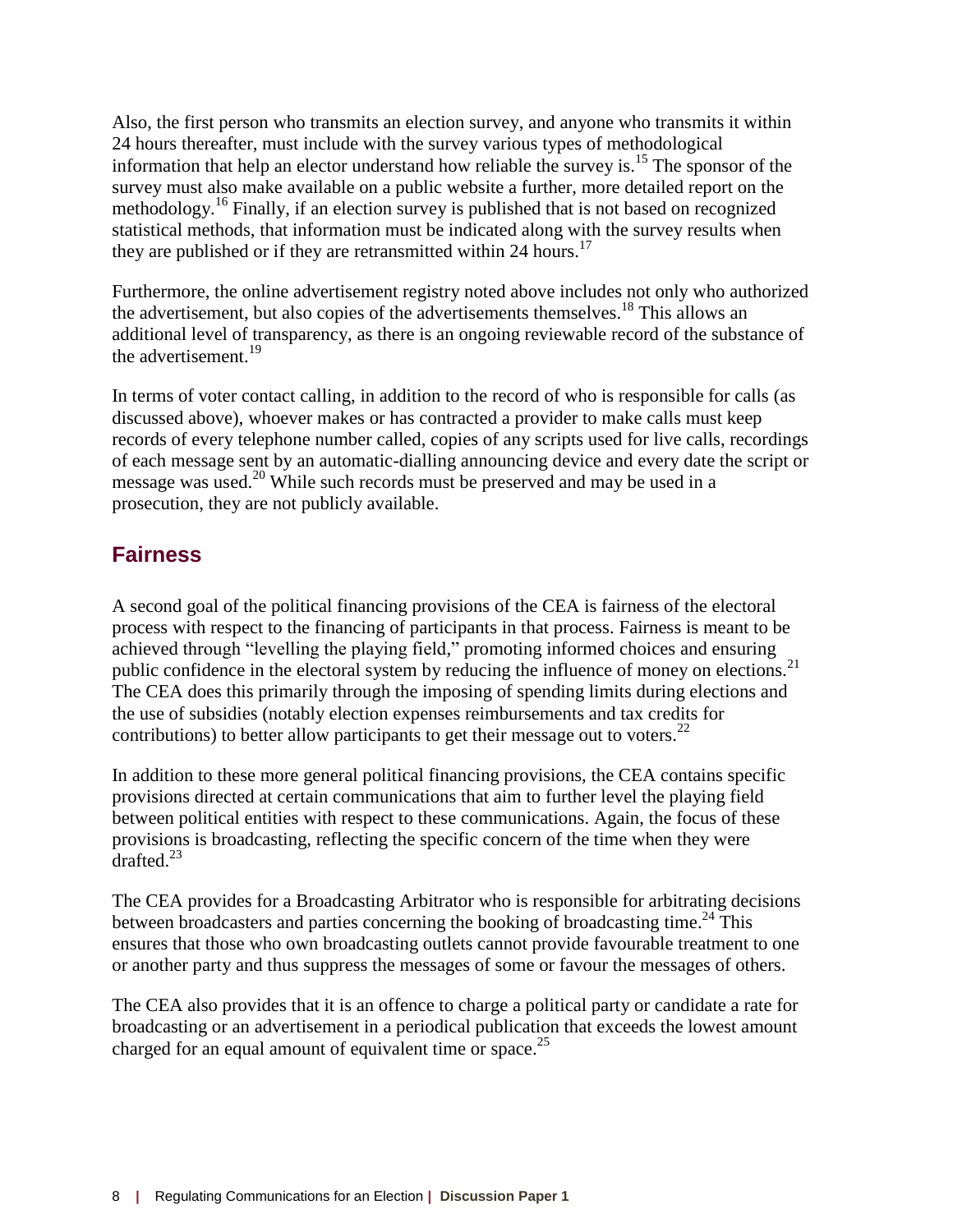# <span id="page-8-0"></span>**Requirements on Communications to Promote Healthy Political Dialogue**

Finally, the CEA also contains various provisions that restrict or prohibit communications that Parliament has determined to be problematic. The goal of these provisions is to improve democratic dialogue and facilitate the decision-making process for electors.

Notably, the CEA contains blackout provisions that state that new opinion polls and some election advertising are prohibited on polling day.<sup>26</sup> In the past, the CEA has contained other and lengthier blackouts, but over the years judicial decisions and amendments have reduced those provisions to the more narrowly focused blackouts of today.<sup>27</sup>

The CEA also contains more targeted prohibitions on certain false communications relating to candidates or those associated with candidate or party campaigns.<sup>28</sup> There are also prohibitions on intentional attempts to mislead through impersonation of a political entity or election official.<sup>29</sup>

Unsurprisingly, efforts to ban—as opposed to regulate or restrict—communications have attracted constitutional challenges, and governments have been required to articulate why particular communications are sufficiently problematic to warrant a ban. In *Thomson Newspapers Co. v. Canada*, where the court considered the constitutionality of the three-day opinion poll blackout then found in the CEA, it was argued that the poll ban was necessary to provide electors with a period of quiet repose to consider their voting options, and that the period allowed for an opportunity to respond to a misleading poll.<sup>30</sup>

The Court found that the argument of a period of quiet repose had no merit. The Court suggested that Canadians are not in need of a ban on certain types of information to protect them from being distracted in their voting decision. However, the Court did find that the ability to respond to an "inaccurate" poll justified a blackout, but only on polling day itself, as candidates and parties would have time to respond to inaccurate polls that came out the day before polling day.<sup>31</sup>

When the constitutionality of the polling day advertising blackout was challenged in *Harper v. Canada*, the Court found that the infringement of freedom of expression caused was justified to promote the objective of an informed vote by giving an opportunity for misleading advertising to be "assessed, criticized and possibly corrected.<sup>532</sup> The Court also noted that blackouts may be justified by the objective of ensuring equality of information before voting in all parts of the country. $33$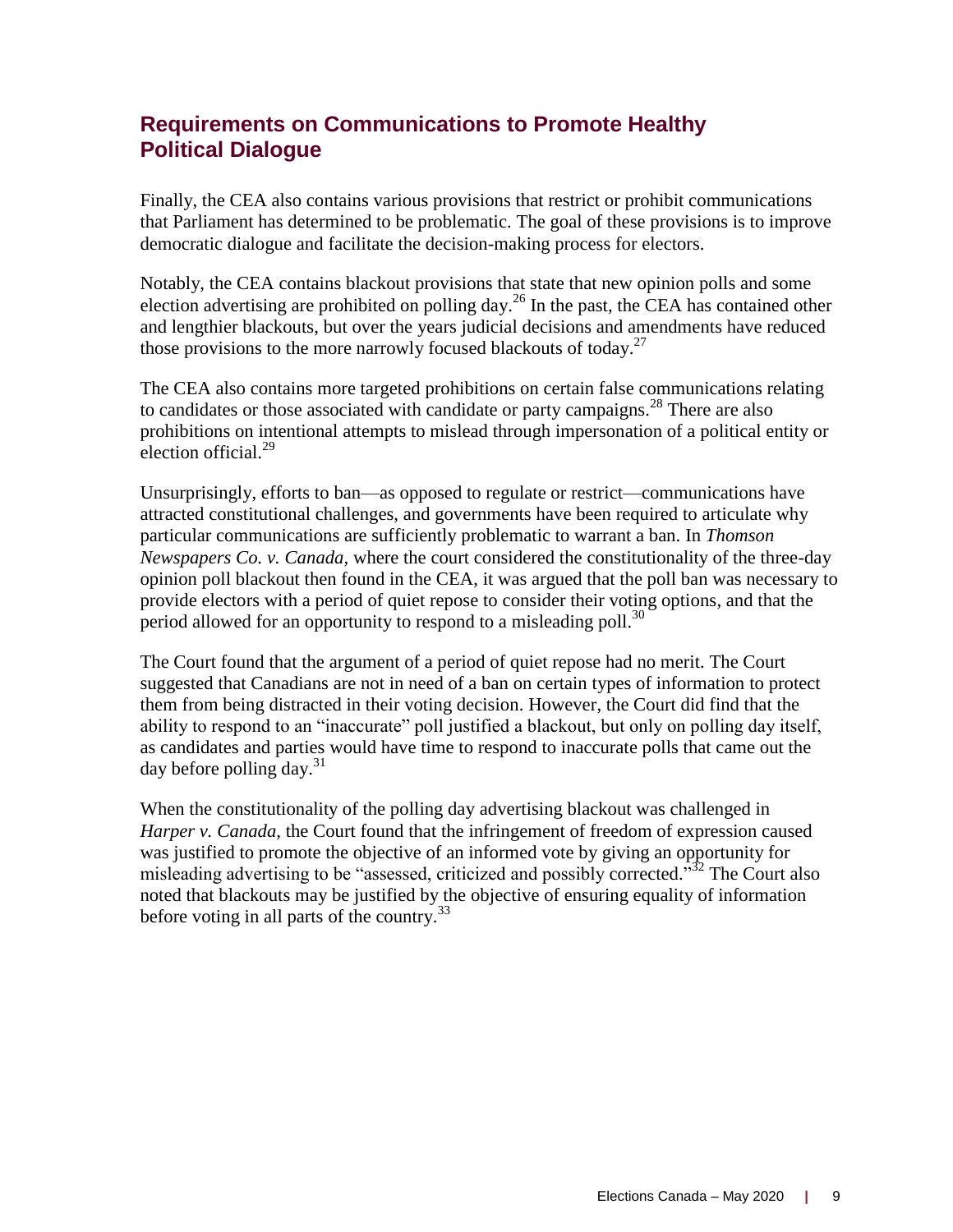### **Challenges Related to the Political Communications Provisions**

<span id="page-9-0"></span>As the law related to political communications has grown and adapted to new realities over the decades, various challenges have arisen. The challenges dealt with below arise from several sources. In some cases, technological changes have made the application of the existing provisions difficult. In some cases, the specific wording that Parliament has used presents difficulties in the administration of, enforcement of, or compliance with the law. Often these difficulties have become apparent only over time and in some cases are related to the new technologies noted above. In considering the challenges, one should keep in mind the goals of the law and whether those goals are still being brought forward by the provision in question.

# <span id="page-9-1"></span>**The Definition(s) of Advertising**

The CEA includes specific requirements that apply to advertising and not to other communications. These requirements only apply during the election period, or, in the case of a fixed-date general election, during the pre-election period (from June 30 to the date of the writ).

There are three different definitions of advertising found in the CEA. The details of the different definitions vary somewhat, but essentially, they include "advertising messages" that promote or oppose a party or a candidate in a specified time frame.

Prior to Bill C-76, advertising conducted during the election period was the only activity of third parties that was regulated. Bill C-76 changed what is regulated and, in the case of a fixed-date general election, the period of regulation. Now, in addition to advertising, "partisan activities" (including many other forms of communication) of third parties are regulated during the election period.<sup>34</sup> In the pre-

*In a previous era, the distinction between what was and was not "advertising" was clearer. However, in an era when mass communications can be produced by almost anyone at little to no cost, the distinction ceases to be as obvious.*

election period (i.e. between June 30 and the issue of the writ for a fixed-date general election), third parties' "partisan activities" and some advertising are regulated. For parties and electoral district associations in the pre-election period, some advertising is regulated, while other communications are not. All regulated advertising messages attract the requirement for a tagline. The polling day blackout applies to advertising, but not to other communications.<sup>35</sup>

In a previous era, the distinction between what was and was not "advertising" was clearer. However, in an era when mass communications can be produced by almost anyone at little to no cost, the distinction ceases to be as obvious.<sup>36</sup> For example, in the not-too-distant past, a video message endorsing a party could be sent out only as a television advertisement. Today, the same video can be hosted on a free video-sharing site such as YouTube and shared widely through social media and direct communications, but it may not be "advertising," depending on the means by which it is shared. In the past, mass text messages were not a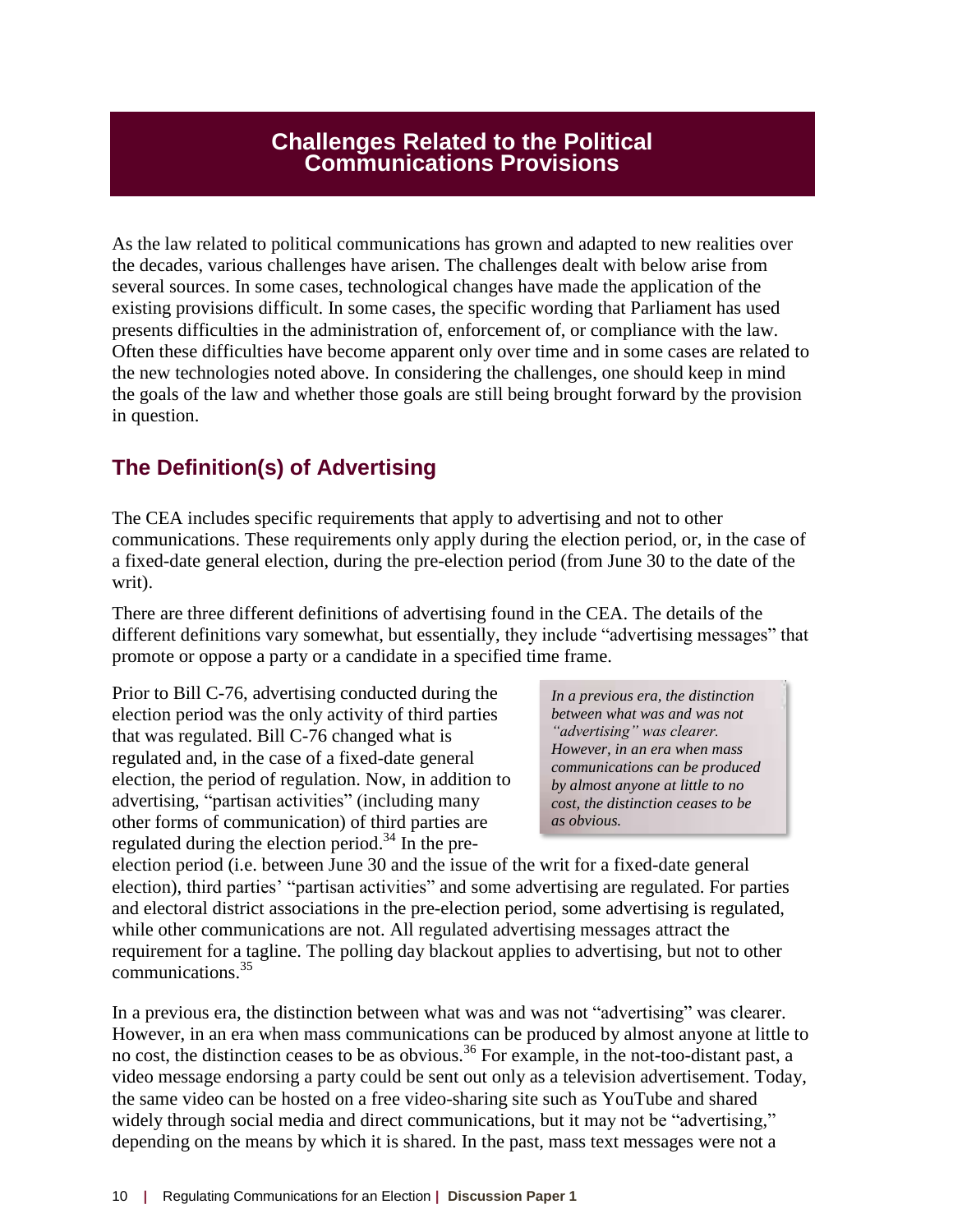common form of communication, but they have become increasingly so in recent elections. A social media influencer may, either for payment or for free, post material supporting a political entity to their followers. Whether such a post is "advertising" will not be immediately clear to the reader of the post.

In trying to clarify this matter and draw a clear line between what is and is not advertising, Elections Canada has produced two interpretation notes.

- In Interpretation Note 2015-11, *Application of Election Advertising Rules to Telephone Calls*, Elections Canada concluded that "telephone calls, whether live calls or robocalls, do not fall within the definition of 'election advertising' in … the CEA regardless of their content or purpose."<sup>37</sup>
- In Interpretation Note 2015-04, *Election Advertising on the Internet*, Elections Canada addressed the question of when messages on the Internet are "advertising" for the purposes of the CEA. That note provides that it is only election messages that promote or oppose a party or candidate and have, or normally would have, a "placement cost" that constitute election advertising on the Internet.<sup>38</sup> The placement cost includes the cost to purchase advertising space or the cost to boost or promote a social media post. Notably, the interpretation confirmed that websites themselves are not "advertising" for the purposes of the CEA, nor are a plethora of unpaid communications such as emails or text messages, or messages and videos posted on Facebook, Twitter, YouTube or other social media sites.

The above interpretation notes provide a degree of clarity for regulated actors about which of their activities are regulated and how. However, while a framework can be developed and applied regarding what is "in" and what is "out" when it comes to advertising, there remains the issue of whether this is the right question to ask. The blurring of lines between something clearly delineated as "advertising" and other communications requires us to reflect on what Parliament was trying to achieve with its regulation of advertising.<sup>39</sup>

In *Harper v. Canada,* the Supreme Court of Canada outlined the intertwined objectives of regulating "election advertising" of third parties:

first, to favour equality, by preventing those with greater means from dominating electoral debate; second, to foster informed citizenship, by ensuring that some positions are not drowned out by others (this is related to the right to participate in the political process by casting an informed vote); third, to enhance public confidence by ensuring equality, a better informed citizenship and fostering the appearance and reality of fairness in the democratic process.<sup>40</sup>

The regulation of advertising of third parties and other political participants attempts to do all of these things, but when one sees the distinctions outlined above, it is difficult to understand why the line of regulation is drawn where it is. Preventing those with greater means from dominating the discourse surely applies to the ability to purchase phone calls as much as it does radio ads. Ensuring an informed citizenry surely requires that they understand who paid for a mass text message in the same way as a billboard.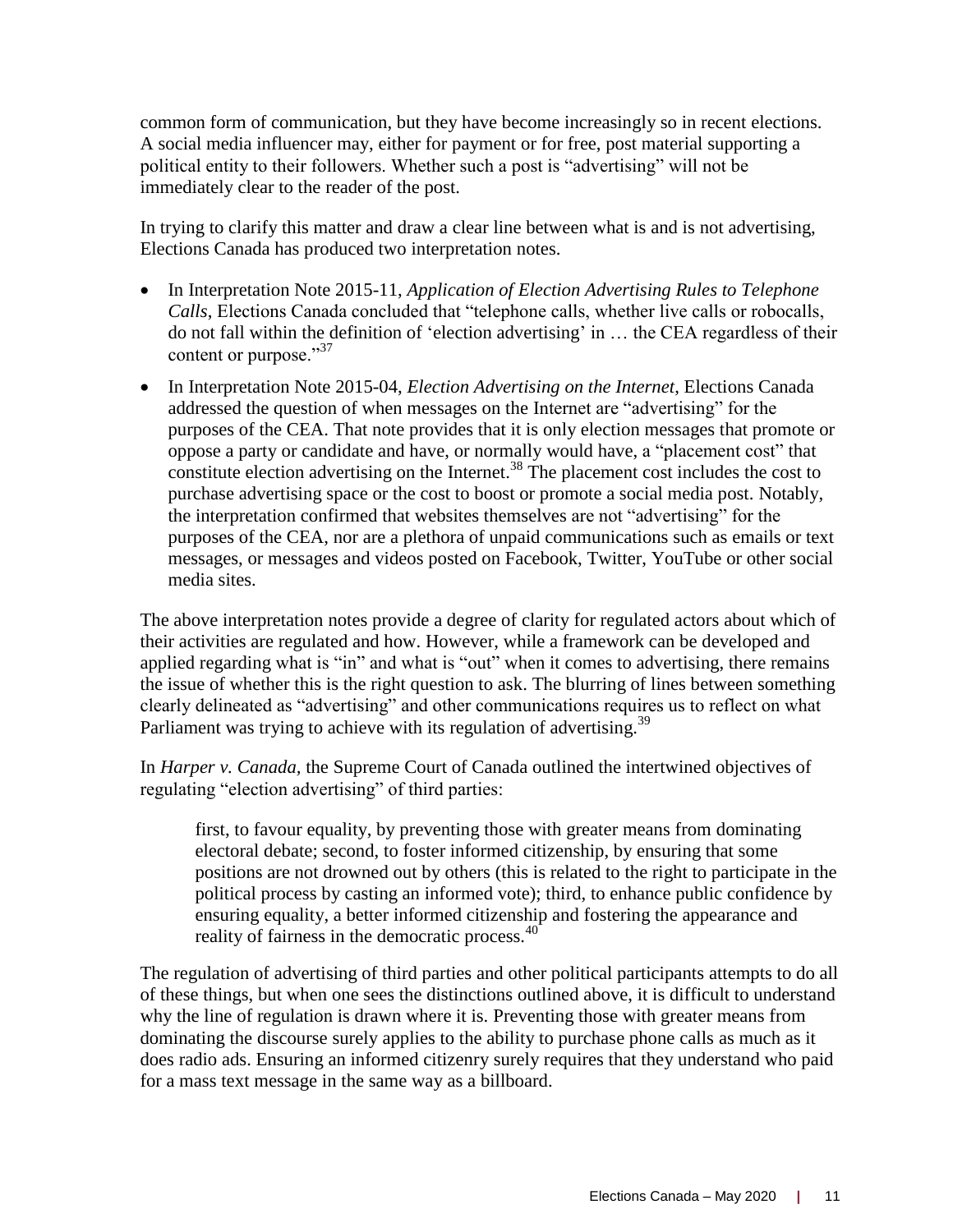As noted, Bill C-76 expanded the scope of the third-party rules beyond simply advertising during the election period. "Partisan activities" (and certain election surveys) were added to the scope of the regulated activities of third parties. The definition of "partisan activity" is as follows:

an activity, including canvassing door-to-door, making telephone calls to electors and organizing rallies, that is carried out by a third party — a person or group other than a political party that is registered under an Act of a province — and that promotes or opposes a registered party or eligible party or the election of a potential candidate, nomination contestant, candidate or leader of a registered party or eligible party, otherwise than by taking a position on an issue with which any such party or person is associated. It does not include election advertising, partisan advertising or a fundraising activity.

This extended some, but not all, of the regulatory regime in the CEA to other forms of communications by third parties. For example, the requirement for taglines remains only on advertising.<sup>41</sup>

The complexity of the question of what is "advertising" for various purposes under the CEA should require us to ask why we care if a particular communication is advertising or not. To put it another way, are the goals of the CEA advanced by applying certain elements of regulation to "advertising" as opposed to all communication or a different subset of it such as all paid communication?

An additional issue that arises from the definition of advertising relates to the period of regulation. Although in the case of a fixed-date general election some regulation has been extended into the pre-election period commencing on June 30 of the election year, there remains a question of whether the rise of the "permanent campaign" suggests that some regulation should be present at all times to preserve the objectives of the law.<sup>42</sup>

#### *Questions to consider:*

- *Should a distinction between advertising and other communications be maintained? Or should all communications, or all paid communications, be subject to regulation (reporting, taglines and limits)?*
- *Should regulation be limited to the election period and pre-election period?*
- *Should regulation be instituted only when an entity has hit a certain threshold of spending? If yes, what should that threshold be?*

## <span id="page-11-0"></span>**Issue Advertising**

A further challenge arising from the definition of advertising is the scope of "issue advertising" that is regulated by the law. This is not a new question, but it frequently arose during the run-up to the 2019 general election, perhaps because the addition of the definition of partisan advertising (which specifically exempts issue advertising) highlighted the matter. If the scope of communications subject to regulation were to be expanded as discussed above, the same problem would apply to the expanded scope of regulated communications.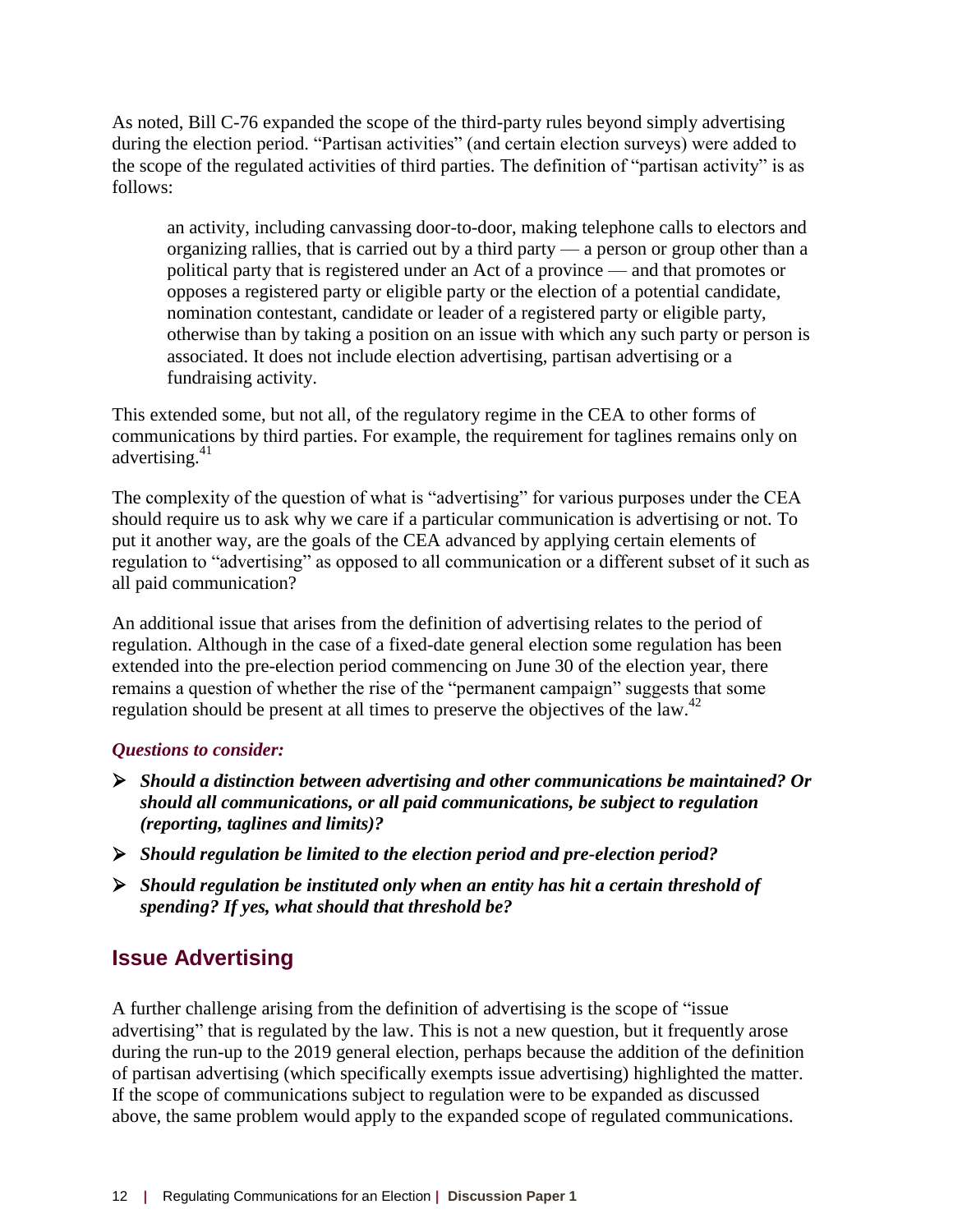The existing definition of election advertising, relating to advertising during the election period, refers to promotion of, or opposition to, parties and candidates, "including by taking a position on an issue with which a registered party or candidate is associated." The new definition of partisan advertising, added by Bill C-76 to apply to the pre-election period, refers in relevant part to promoting or opposing "otherwise than by taking a position on an issue with which any such party or person is associated."

Issue ads have been included in the definition of election advertising since it was added to the CEA in 2000. The Royal Commission on Electoral Reform and Party Financing (the Lortie Commission), reporting in 1991, identified the importance of regulating advertisements on certain issues:

The 1988 election experience clearly demonstrated that advertisements promoting an issue but not explicitly exhorting voters to vote for a particular candidate or party could themselves be grossly unfair because they can constitute an endorsement of a particular party, if one party can be clearly distinguished from others on the basis of its stand on a central election issue.<sup>43</sup>

There is no doubt that limits could be easily rendered meaningless if unlimited spending were allowed to promote an issue clearly associated with a particular party. A sign that says "Vote for the party that takes position X" can be clear in its meaning, even if it does not mention the particular party, if there is a sufficiently clear nexus between the position and the party.<sup>44</sup>

However, while clear cases of issue advertising that promote a party or candidate can be identified, there remains a grey area that is frustrating to politically engaged third parties. Several third parties expressed concern in the period leading up to and after the 2019 general election that the definition of election advertising was too broad because of the inclusion of "issue advertising."<sup>45</sup> It was argued that the uncertainty around what was an issue associated with a candidate or party created a chill on speech.<sup>46</sup>

Elections Canada sought to provide clarification on the limited requirements on "issue based" communications in the CEA. The Chief Electoral Officer released a statement on August 20, 2019, emphasizing this point:

The only instance in which the Act covers the promotion of an issue, without mentioning a candidate or party, is when someone spends money on issue advertising during the election period. Also, in such cases, the issue must be clearly associated with a candidate or party. [...]

The rules in the Act on issue advertising that is clearly associated with a party do not cover other advocacy activities and communications, such as sending emails or text messages, having a website, canvassing door-to-door or giving media interviews.<sup>47</sup>

The fact that the CEA regulates some issue advocacy does not mean such advocacy is banned. For most third parties, regulation would mean registration and reporting, not a curtailment of activities.

Ultimately, the question of whether an issue ad is so associated with a party or candidate that it promotes that party or candidate for the purposes of the CEA is a factual one. During the 2019 general election, Elections Canada stated that three essential elements in determining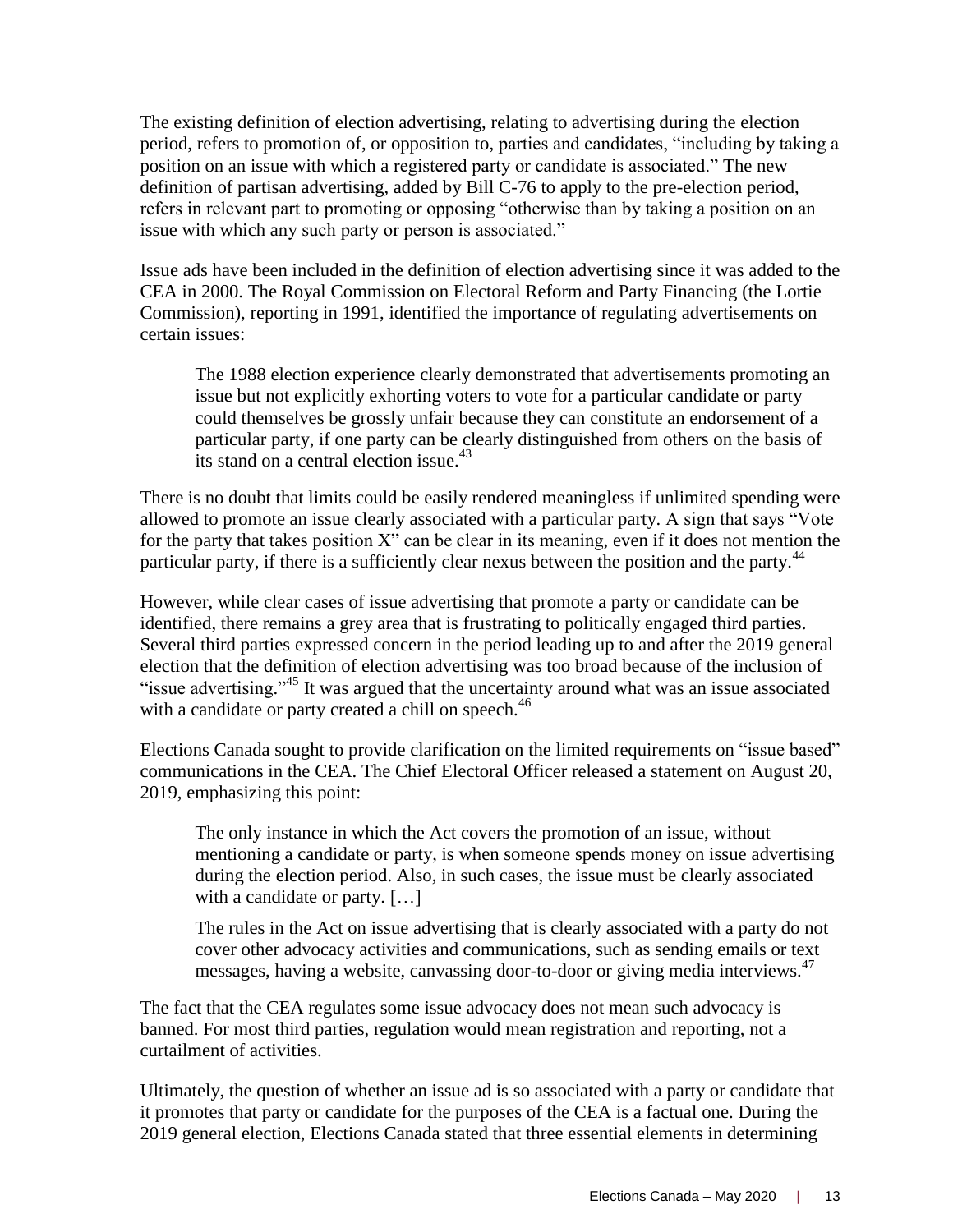the connection are the timing, content and context of an  $ad<sup>48</sup>$  In many cases, the answer to whether an advertisement is regulated will be clear, but there will inevitably be cases where it is not.

What should be done? On the one hand, it remains clear that, as observed by the Lortie Commission, the CEA must remain open to regulate purely issue-based advertising if it is to effectively regulate the activities of third parties (and thus effectively regulate candidates and parties).<sup>49</sup> On the other hand, it would appear that, short of including a comprehensive list of regulated issues in law or another instrument, there will always remain a degree of uncertainty over whether a particular issue is captured.

#### *Questions to consider:*

- *Should the CEA cease to regulate issues-based communications and restrict its regulation to communications that specifically mention a party or candidate?*
- *Should elements indicating whether issue advertising promotes or opposes a party or candidate be included in the CEA? What would such elements be?*

# <span id="page-13-0"></span>**Identifying the Communicator**

The CEA has long required a tagline to identify the source of some communications. Prior to 2000, the CEA required a tagline identifying the agent of the party or candidate responsible on every "printed advertisement, handbill, placard, or poster" that promoted or opposed a party or candidate and was displayed during an election.<sup>50</sup> This requirement flowed from an even older requirement that such documents bear the name of the "printer or publisher" of the document. $51$ 

In 2000, the CEA was reorganized in part to make certain provisions, including the tagline requirement, applicable to all advertisements (and not just those enumerated, such as "placards"). Parties, candidates and third parties were required to include "on or in" an advertising message a statement that the ad was authorized by the appropriate agent.<sup>52</sup> This extended the tagline requirement beyond printed materials to include broadcast and other advertising. But, again, this requirement does not apply to communications that do not meet the definition of advertising, such as telephone calls, texts, websites or unpaid ("organic") content on social media.

As noted above, the CEA also contains specific requirements respecting information that must accompany the publication of election surveys such as opinion polls, including information about who sponsored the survey.

In 2013, Elections Canada released the report entitled, *Preventing Deceptive Communications with Electors*, in part in reaction to public concern related to wellpublicized misleading telephone calls during the  $2011$  election.<sup>53</sup> Among the recommendations in that report were a call for greater transparency in who is making calls and the content of those calls, as well as increased reporting requirements.<sup>54</sup> In 2014, Parliament added provisions related to "voter contact calling" to the CEA.<sup>55</sup> As noted, political entities, third parties, groups and individuals calling electors during and about a federal election must register with the CRTC and must preserve information about the calls.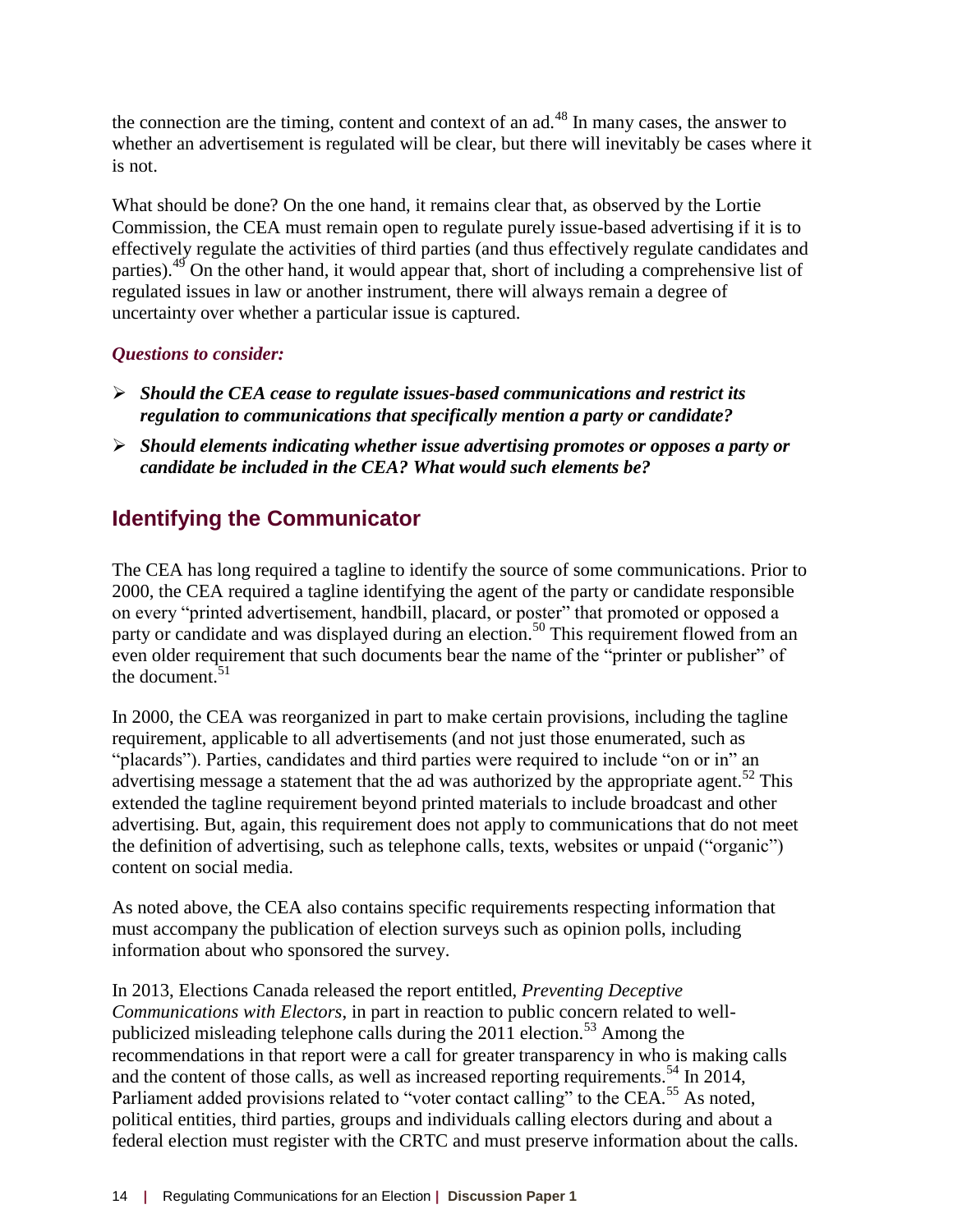It should be noted, however, that the voter-contact calling provisions do not include the recommendation from Elections Canada that all calls start with the name of the sponsor and political affiliation; in this way, calls do not have a "tagline," unlike advertising messages.<sup>56</sup> The provisions also do not apply to newer forms of communication, such as mass text messages.

As noted, certain online political advertisements during the pre-election and election periods are also now subject to additional transparency as a result of Bill C-76. The new provisions apply to websites or applications where partisan advertising or election advertising is displayed and that meet statutory thresholds for visitors or users in Canada. The website is responsible for maintaining a registry for political advertisements by keeping an electronic copy of the ad and the name of the person who authorized it. Each advertisement is to be kept in the registry for two years after the election. Following that period, platform operators or owners must keep the registry information related to that ad for an additional five years.<sup>57</sup> Although the goal of these provisions was clearly to provide added transparency, it is not clear that such a fragmented registry (across multiple websites and platforms) can fully achieve such transparency in practice.

Bill C-76 also increased the obligations on third parties related to taglines. Third-party advertisements must now include the name, telephone number and civic or Internet address of the third party and an indication that the third party has authorized the advertisement. Furthermore, third-party taglines must now be "clearly visible or otherwise accessible."<sup>58</sup>

*Parliament is concerned with ensuring that Canadians understand who is providing them with political messages. To this end, Parliament has already amended the CEA to provide Canadians with more information about those responsible for communications. This concern has increased in recent years, with an increase in available information on those responsible for communications.*

Overall, the above shows that Parliament is concerned with ensuring that Canadians understand who is providing them with political messages. To this end, Parliament has already amended the CEA to provide Canadians with more information about those responsible for communications. This concern has increased in recent years, with an increase in available information on those responsible for communications.

However, the regulation remains uneven. All advertisements must have a tagline, but the requirements vary between third parties on the one hand and candidates and parties on the other. Most

phone calls during the election are registered with the CRTC and are subject to identification under that agency's rules, but other, similar technology such as text messages and emails are not subject to similar regulation. While scripts of telephone calls are maintained, they are not made publicly available. The name of purchasers of online ads and copies of the ads must be maintained, but only by websites and platforms that meet the threshold. The onus of compliance is on the seller of such advertising space. Finally, only paid communications are targeted by the requirements noted in this section. In particular, organic media content on social media is not covered.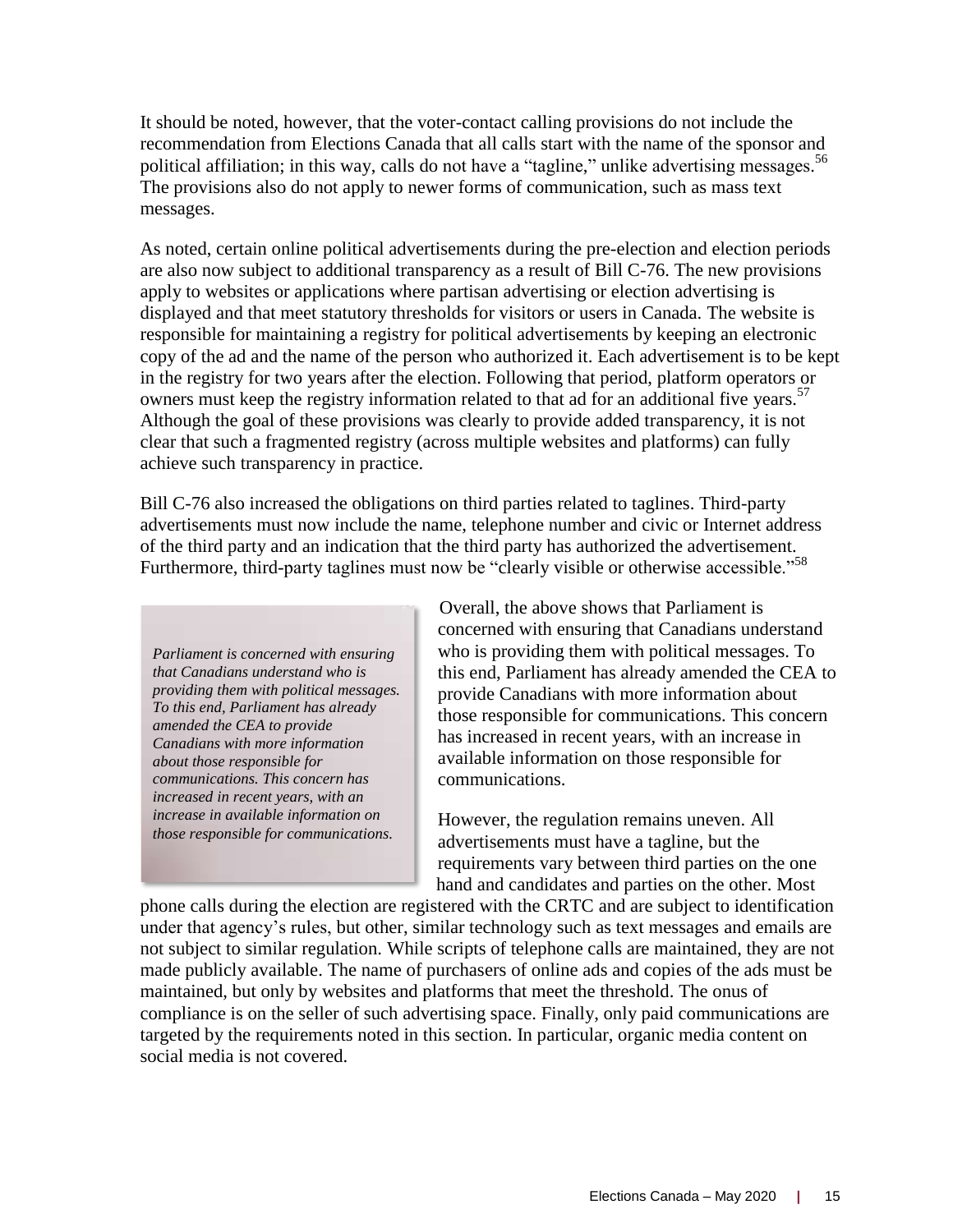#### *Questions to consider:*

- *Which communications should be subject to a tagline or other identification requirement? During what period (election period or outside election period)?*
- *Should the tagline or identification requirement include certain specified information, such as the name of the agent, the address or the phone number? Or should it vary to take into account the size and technology of the message?*
- *Should electoral communications such as phone calls, text messages and advertisements be subject to record-keeping requirements? If yes, should the record keeping be with an agency such as Elections Canada, with the communications companies, or with political entities?*
- *Should the records be publicly available for inspection?*

## <span id="page-15-0"></span>**Third-party Communications**

Bill C-76 significantly expanded the scope of the third-party rules in the *Canada Elections Act.* Prior to the 2019 general election, only advertising by third parties during the election period was subject to regulation. Bill C-76 expanded that to include "partisan activities" as defined and certain election surveys. "Partisan activities" include methods of communication that do not fit within the definitions of advertising. Notably, partisan activities explicitly include telephone calls and canvassing door to door. Elections Canada reads the definition as including websites, text messages, emails and other forms of communication.<sup>59</sup> These changes sought to better achieve the goal of fairness by aligning third-party regulation more closely with that of parties and candidates.<sup>60</sup>

However, transparency remains lacking with respect to third parties following the amendments of Bill C-76 when it comes to contributions.<sup>61</sup> Whereas parties and candidates must record all funds that are used to purchase goods and services in relation to the election and such contributions are subject to limits, the same requirements do not apply to third parties. Third parties are required only to record contributions given to them for the purpose of purchasing goods and services for regulated activities.<sup>62</sup> If money is used from the third party's own funds, it is simply recorded as such. This has a certain logic, as a third party that is an ongoing entity may wish to use its own funds for election advertising. But it provides a gap in reporting, especially for third parties that rely on contributions. If contributions are made for "general purposes," the details of the contributor do not need to be reported. This makes it more difficult for the public to see the link between third-party activities and who is ultimately paying for them.

It is also worth noting that in updating the provisions to add categories of regulation and to increase the spending ceiling, Parliament did not make any adjustments in the threshold for registration. That is, third parties are required to register and report once they have spent \$500 on regulated activities. This is the same threshold for regulation that existed when the law was first implemented in 2000. Unlike spending limits, which are tied to inflation, the threshold for registration is fixed. $63$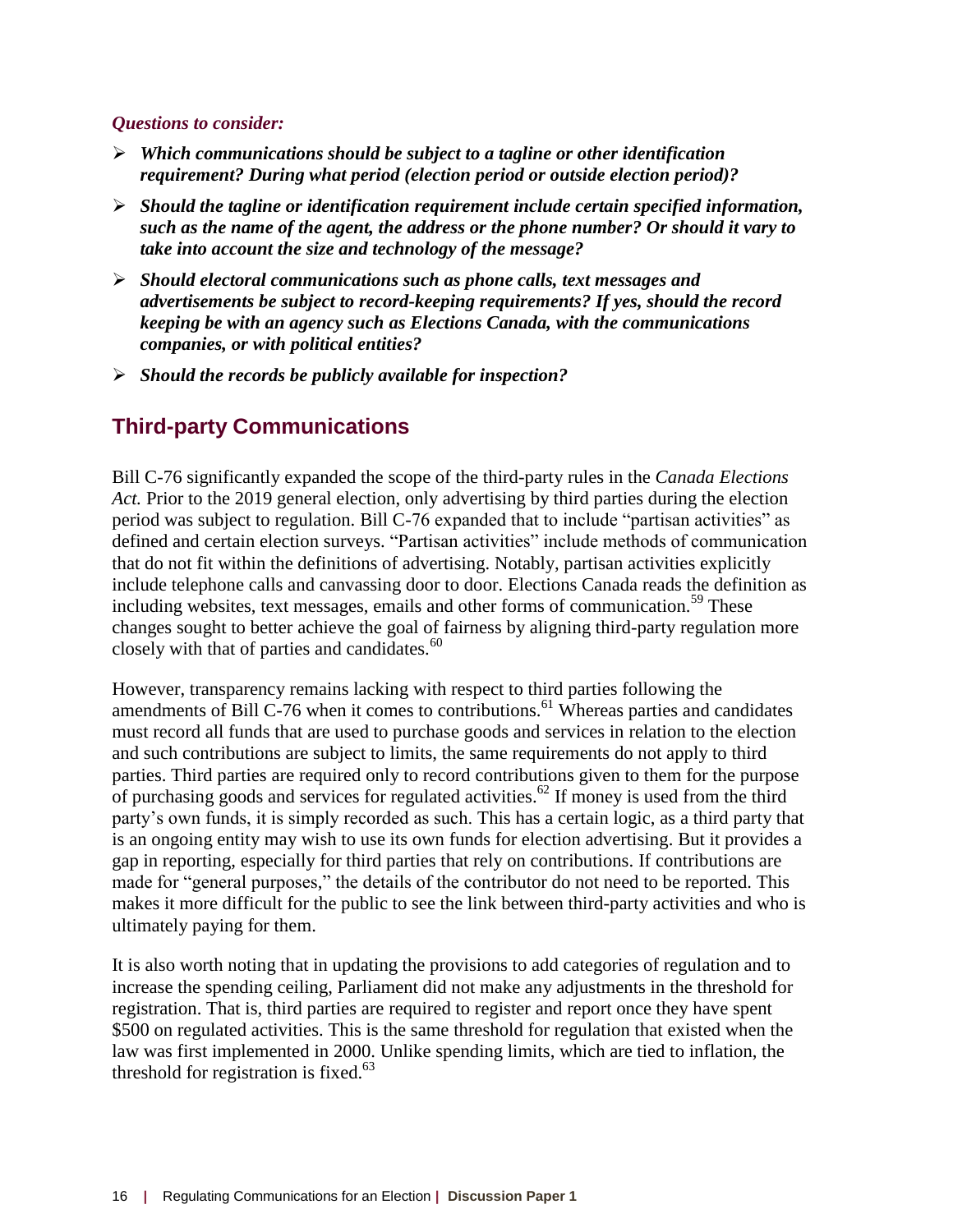Concerns were raised about two additional aspects of the scope of third-party regulation during the 2019 election.

First, whereas the definitions of advertising in the CEA contain a list of communications that are *not* advertising for the purposes of the definition, the definition of partisan activities contains no such list. Several groups in the 2019 election raised concerns that internal communications with their members or supporters—such as telephone calls or emails—may be subject to third-party regulations. Elections Canada is of the view that the definition of "partisan activities" should be read to include communications with members, especially since it explicitly includes "the making of telephone calls to electors."<sup>64</sup>

Second, concerns were raised about Elections Canada's interpretation of the third-party rules with respect to its non-application to provincial governments. Some governments made clear early in the pre-election period that they intended to become involved in the election by spending provincial funds promoting or opposing certain parties. When asked about the applicability of the rules to provinces, Elections Canada reiterated the position it had taken when similar questions arose in the past: the third-party requirements in the CEA do not apply to provincial governments. Elections Canada remains of the view that if Parliament intended to restrict the advertising and other activities of provincial governments, it would have stated this explicitly in the CEA.<sup>65</sup>

With respect to this last issue, Parliament did specifically exempt provincially registered political parties from the scope of regulation of third-party "partisan activities" and "election surveys," although not "partisan advertising" or "election advertising."

The issue of applying the third-party rules to provincial governments raises the question of their application to the federal government. At the present time, federal advertising and communications during the pre-election period and the election period are restricted by Treasury Board policy, which places a moratorium on such advertising unless the deputy head of a department has approved it.<sup>66</sup> A reasonable question is whether such a prohibition should be placed in law.

#### *Questions to consider:*

- *Are the new categories of "advertising," "activities" and "surveys" appropriate? Are they sufficient, or should third-party regulation more clearly apply to all activities that promote or oppose a party or candidate? Which third-party activities, if any, should be exempt from regulation?*
- *Should third parties be required to fund regulated activities out of contributions subject to limits (as opposed to using general funds)? Should only individuals be allowed to contribute, as is the case for other regulated entities?*
- *Should the threshold of \$500 in expenses, which triggers third party regulation, be changed?*
- *Should communications with staff or members be exempted from regulation? How should "member" be defined?*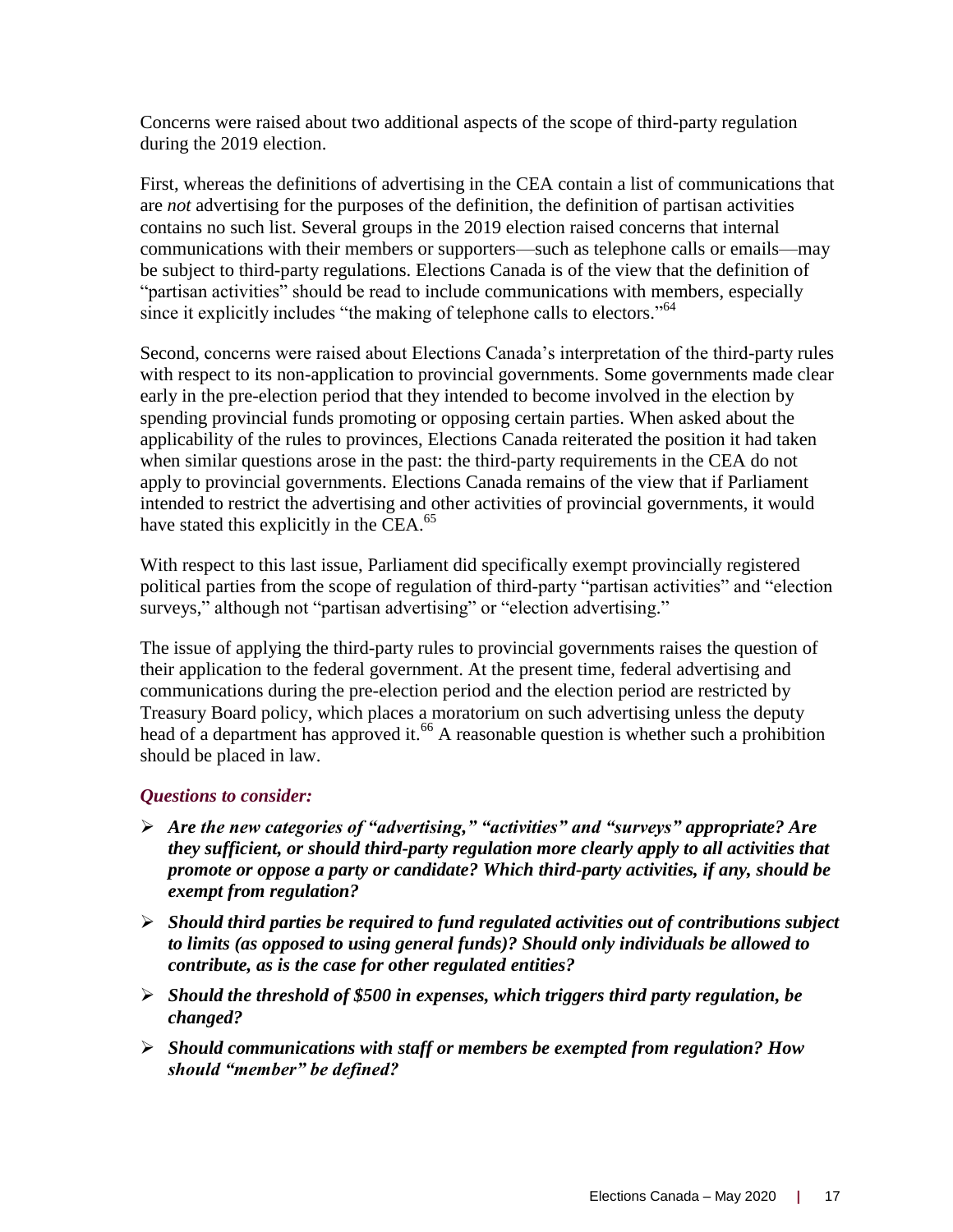- *Should provincial governments be subject to regulation as third parties?*
- *Should limits on the federal government's regulation for advertising or communications during an election be placed in law?*

### <span id="page-17-0"></span>**Fairness in the Sale of Communications**

The CEA contains provisions that seek to ensure fairness and equity in the sale of advertising space or time in media. These provisions are almost exclusively in the area of broadcasting. Again, these provisions are remnants of the initial focus on broadcasting of the current law. The concern of Parliament of that era was to ensure that the overwhelming costs of broadcasting did not skew the electoral landscape in an unfair way. Parliament recognized that this could happen with respect to costs, but that it could also happen because there were a limited number of broadcasters. Parliament sought to ensure that in performing their gatekeeping function, broadcasters allowed equal access on equal terms to all political parties.

The broadcasting provisions of the CEA state that all broadcasters are to make available 6.5 hours of prime-time advertising space for registered parties during the election period. All networks are required to provide free advertising time (not in prime time) to registered

parties. The allocation of time is presided over by a Broadcasting Arbitrator who is also responsible for arbitrating disputes between parties and broadcasters over the application of the rules in particular cases. $67$ 

There are numerous problems with the current broadcasting provisions. These have been identified in reports of the Chief Electoral Officer, including that from  $2016<sup>68</sup>$  Generally, the difficulty with the provisions is that they contain a high level of complexity and are overly prescriptive when considering the decreasing substantive

*The CEA seeks to ensure fair and equitable access for all regulated parties to get their message out during an election period. What needs consideration is whether restricting such a goal to limited types of media makes sense as we enter the third decade of the 21st century.*

benefits they deliver. Notably, the reliance of the provisions on the distribution of time by "broadcasters" and "networks," as those terms are defined in law, has weakened the provisions on their own terms, as broadcasters and networks take up an ever smaller portion of the television landscape.<sup>69</sup> The reports set out recommendations to make the current provisions better reflect technological changes that have occurred since the 1980s in the world of television. The concerns raised in these reports remain important, because broadcast advertising is still the most significant proportion of spending by parties in an election campaign.  $\frac{70}{70}$  However, it goes without saying that the technology of television continues to evolve and has changed significantly since those reports were published.

In addition to ensuring an adequate supply of broadcasting time, the CEA contains a provision ensuring that broadcasting and periodical advertisements are made available at the lowest amount charged for an equivalent advertisement.<sup>71</sup> This provision is intended to ensure fairness so that all parties are charged the same amount, costs are kept down and the ability of political actors to get their message to Canadians is not impeded by unduly high prices.<sup>72</sup>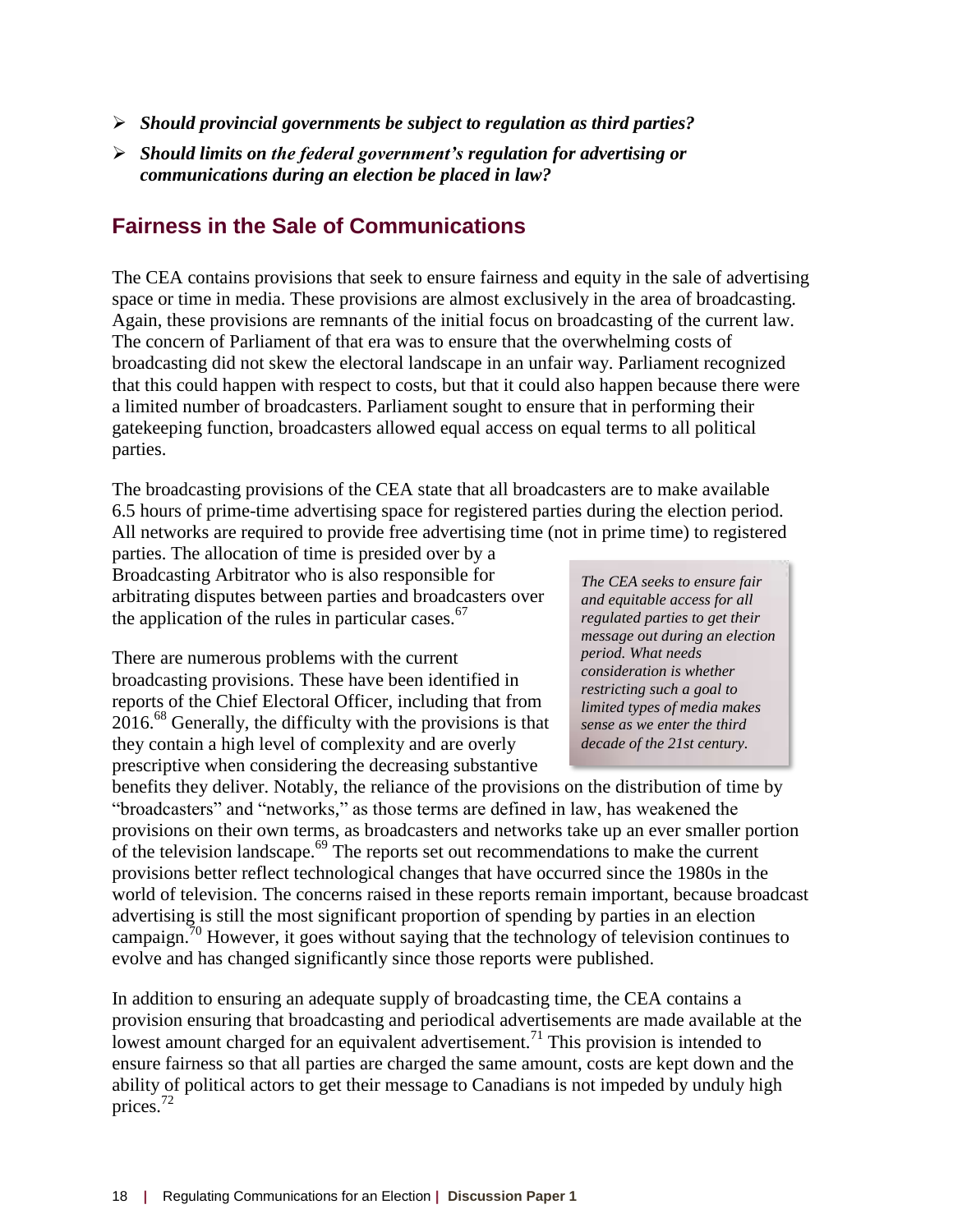As with the provisions reviewed above, the goals being pursued remain valid. The CEA seeks to ensure fair and equitable access for all regulated parties to get their message out during an election period. What needs consideration is whether restricting such a goal to limited types of media makes sense as we enter the third decade of the 21st century.

#### *Questions to consider:*

- *Should the paid broadcasting provisions be maintained? If yes, should they be expanded (for example, beyond traditional broadcasters)?*
- *Should the free broadcasting provisions be maintained? If yes, should they be expanded (for example, beyond "networks" or traditional broadcasters)?*
- *Should the position of Broadcasting Arbitrator be maintained? Should a similar position be created with authority over social media or other types of paid communications?*
- *Should the provision in s. 348 of the CEA, ensuring equitable and fair-priced advertisements on broadcast media and in print media, be expanded to all forms of media? If yes, please expand upon what such a provision might look like.*
- *Should a provision relating to fair and equitable access be expanded to unpaid access to communications, such as Internet search engines? If yes, please expand upon what such a provision might look like.*

## <span id="page-18-0"></span>**False Statements and Prohibited Communications**

As noted above, the blackout provisions in the law have been reduced over the years so that there remains only a partial ban on advertising on polling day and a ban on new opinion polls on polling day. The advertising ban causes some confusion with respect to its scope, as it does not apply to all advertising (e.g., signs and pamphlets are exempted), and because of particularities of the definition of advertising (e.g., it does not include telephone calls). This confusion leads to frequent complaints on polling day that the law is being violated, when in fact it is not.

During an election period, there are also frequent calls for the Chief Electoral Officer or the Commissioner of Canada Elections to do something to stop false statements seen in the media and in various communications by electoral participants. It is clearly a dangerous situation to have any regulatory body police "truth" in political advertising or communications, especially during an election period. What is perceived as truthful, or sufficiently truthful, frequently varies with the political perspective of the complainant. It is sometimes suggested that the fact that some untruthful statements are not subject to legal sanction could threaten the perception of the integrity of the election. However, it should also be kept in mind that putting a non-partisan election administrator in the middle of deciding such battles in the heightened partisan atmosphere of an election campaign risks raising challenges to their evenhandedness, thus also potentially threatening the perception of the election's integrity. Although one of the goals of the CEA is an informed electorate, having a government body—even an impartial and independent one—play a role in deciding which information should be heard and which information should be proscribed raises deep constitutional concerns.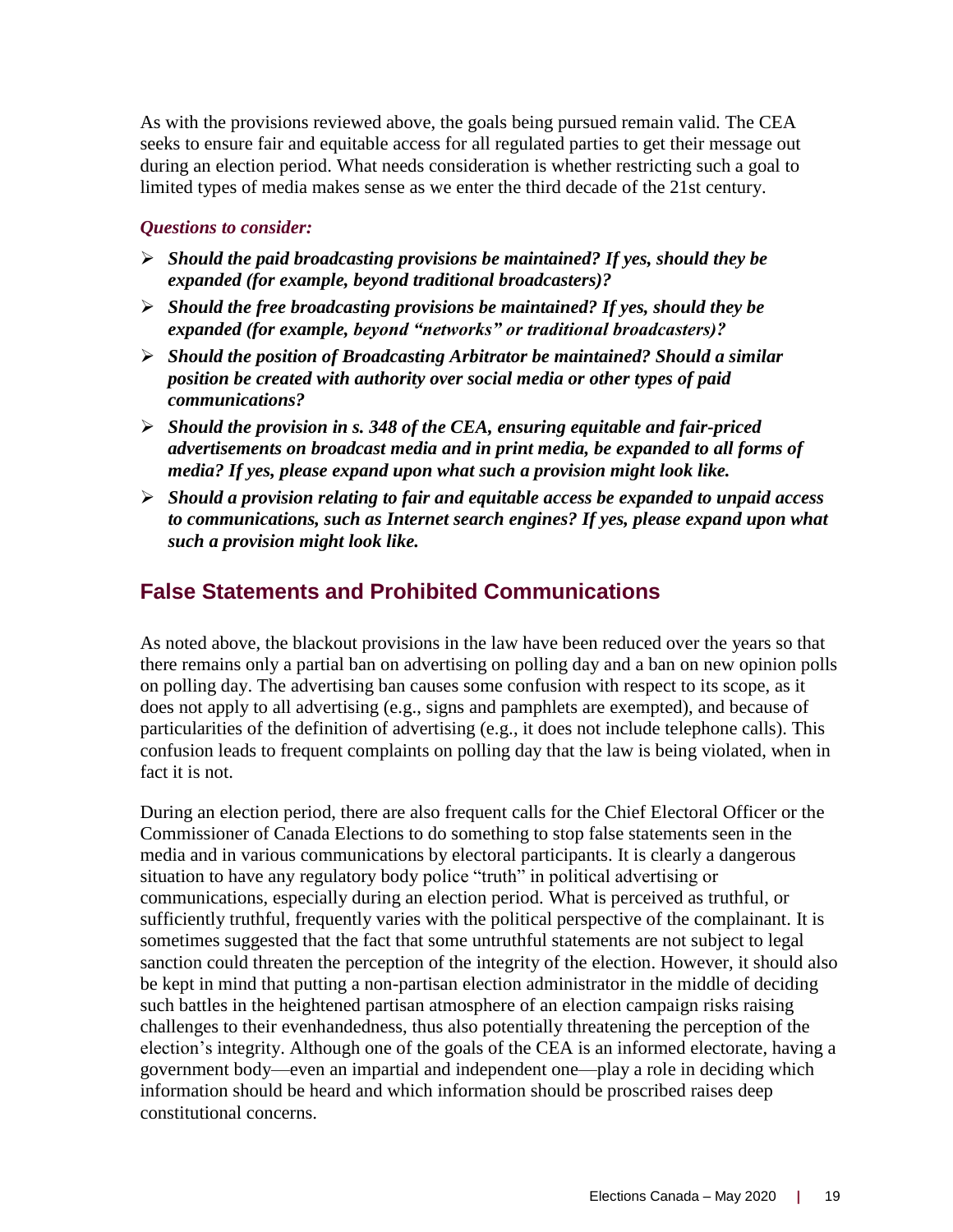That said, the CEA does include a number of provisions that prohibit certain false statements during the election period. Section 91 prohibits false statements about candidates, leaders or others associated with a party or campaign that relate to specified matters such as a criminal record, the existence of an investigation, a person's citizenship, education, or their professional qualifications. To constitute an offence under this provision, the prohibited statement must be false and made with the intent to affect the result of the election.<sup>73</sup> The CEA does not prohibit false statements about a political opponent that go beyond the specific confines of this provision.

Sections 480.1 and 481 prohibit impersonating election officials or persons associated with a party or candidate by representation or in published material. Section 282.8(*b*) prohibits any person from influencing or attempting to influence a person's vote "by any pretence or contrivance."

#### *Questions to consider:*

- *Should the opinion poll and advertising blackouts on polling day be maintained?*
- *Should any changes be made to the existing prohibitions in the CEA regarding certain false communications?*
- *Should the CEA contain additional content requirements? If yes, how and when should these be enforced?*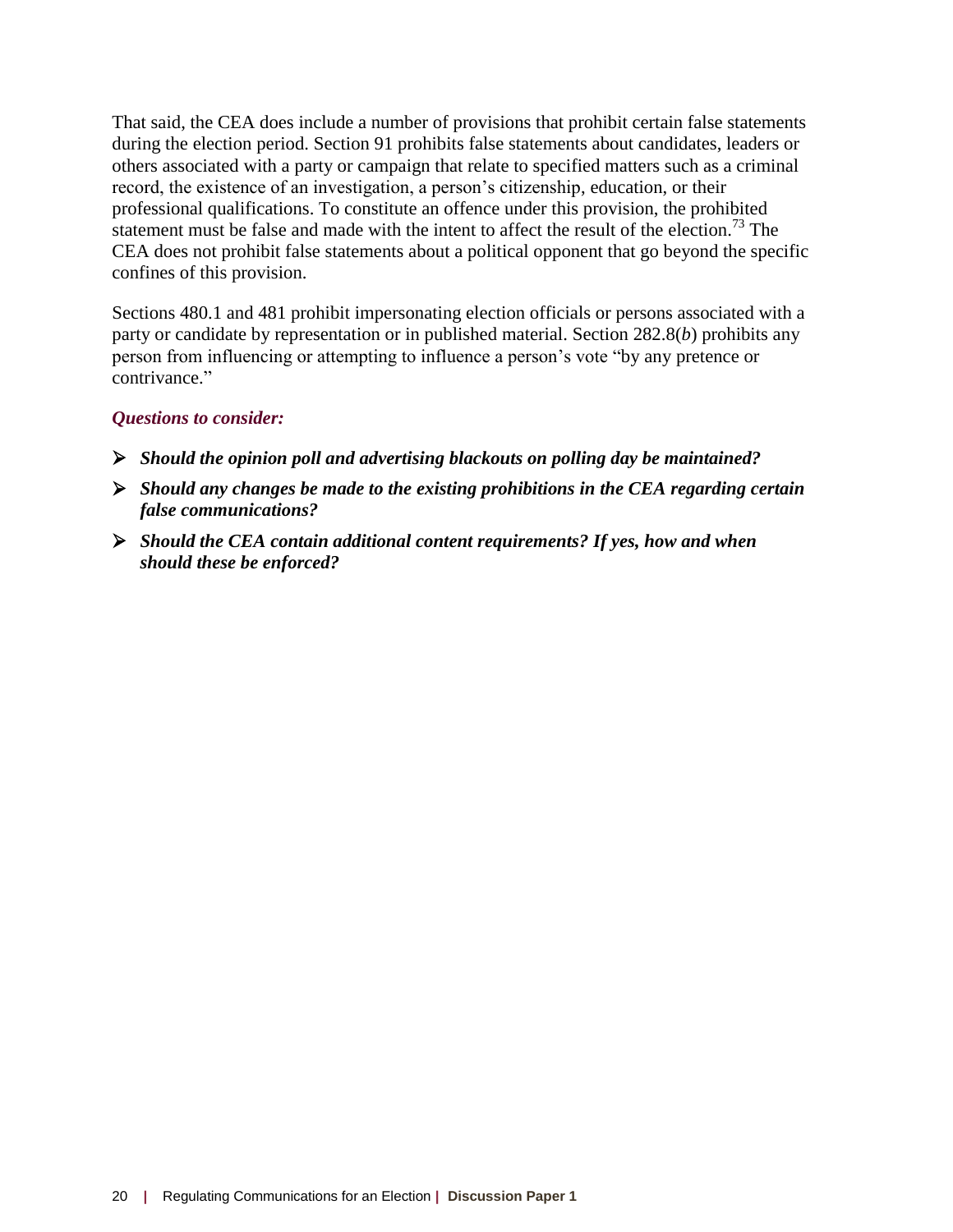# **Endnotes**

<sup>2</sup> W.T. Stanbury, *Money in Politics: Financing Federal Parties and Candidates in Canada* (Toronto: Dundurn, 1991), at 27–39. F. Leslie Seidle, "The Election Expenses Act, the House of Commons and the Parties," in J.C. Courtney, ed., *The Canadian House of Commons: Essays in Honour of Norman Ward* (Calgary: University of Calgary Press, 1985), at 113.

<sup>3</sup> *Canada Elections Act,* S.C. 2000, c. 9 (hereinafter "CEA"). See, generally, part 16.

<sup>4</sup> *Elections Modernization Act,* S.C. 2018, c. 31. A "pre-election" period of a fixed-date general election was defined in ss. 2(1), which was then applied to certain activities of political entities, notably those of third parties.

<sup>5</sup> See L. Young, "Toward Transparency: An Evaluation of Disclosure Arrangements in Canadian Political Finance," in F. Leslie Seidle, ed., *Issues in Party and Election Finance in Canada* (Toronto: Dundurn, 1991), at 3. See also L. Turnbull, "Transparent and Level: Modernizing Political Financing in Canada" (Ottawa: Public Policy Forum, 2018), at 5.

<sup>6</sup> *Harper v. Canada* 2004 SCC 33 at paras 23 and 91.

<sup>7</sup> CEA, *infra*, s. 320 and 429.3.

<span id="page-20-0"></span> $\overline{a}$ 

<sup>8</sup> CEA, *infra*, s. 349.5 and 352.

<sup>9</sup> These requirements were added to the Act by S.C. 2014, c. 12.

<sup>10</sup> CEA, *infra*, s. 325.1 and 325.2.

<sup>11</sup> CEA, *infra*, ss. 432(2), 475.4(2), 476.75(2), 477.59(2) and 478.8(2).

<sup>12</sup> CEA, *infra*, ss. 359(4).

<sup>13</sup> CEA, *infra*, s. 326.

<sup>14</sup> See ss. 476.75 (nomination contestants), 477.59 (candidates), 478.8 (leadership contestants) and 359 (third parties). While these entities are required to provide a detailed report of expenses and documents supporting those expenses, registered parties and registered electoral district associations are not required by law to provide similar details or documents.

<sup>15</sup> CEA, *infra*, ss. 326(1) and (2).

<sup>16</sup> CEA, *infra*, ss. 326(3).

<sup>17</sup> CEA, *infra*, s. 327.

<sup>18</sup> CEA, *infra*, para. 325.1(3)(a).

 $19$  The ease of reference is limited by the fact that each platform creates and maintains its own registry.

<sup>20</sup> CEA, *infra*, part 16.1.

<sup>21</sup> *Libman v. Quebec* [1997] 3 SCR 569 and *Harper*, *infra*, at para. 63. These cases reflected the Supreme Court's acceptance that limits on spending during an election, while a limitation on freedom

<sup>1</sup> Canada, *Report*, Committee on Election Expenses, Ottawa, 1966. *Election Expenses Act,* S.C. 1973- 74, c. 51.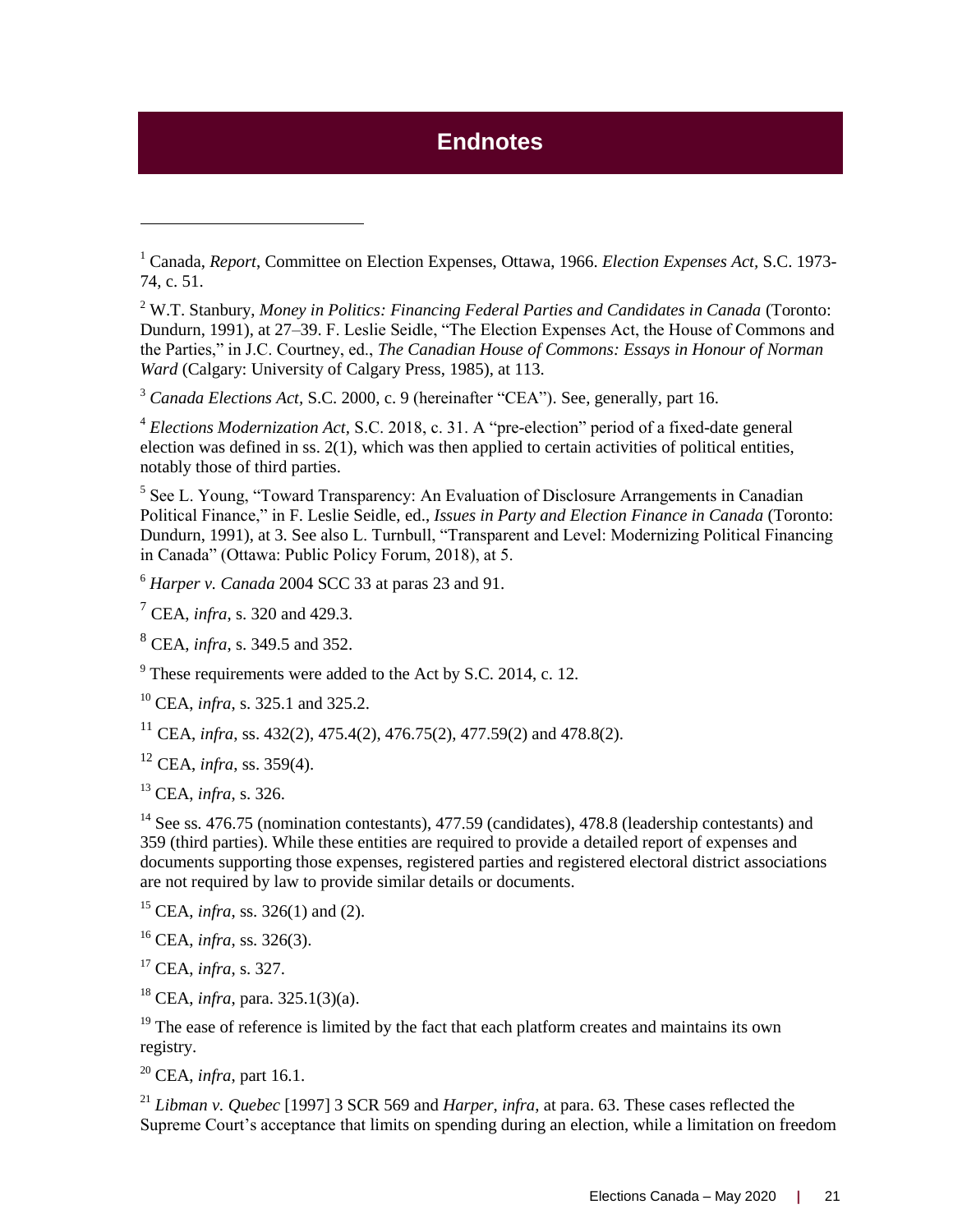of expression, may be justified under section 1 of the *Charter of Rights and Freedoms*. For a critical appraisal of the fairness objective, see L. Sirota, "'Third Parties' and Democracy 2.0" in (2016) 60 McGill L.J. 253.

<sup>22</sup> Spending limits are found at CEA, *infra*, ss. 429.1 and 430 (parties), 477.5 (candidates), and 349.1 and 350 (third parties). Election expenses reimbursement provisions are found at s. 444 (parties) and 477.73 and 477.74 (candidates). The income tax reimbursement is found at *Income Tax Act*, R.S.C. 1985, 5th supp., c. 1, ss. 127(3).

<sup>23</sup> See, esp., CEA, *infra*, s. 335 and 345.

<sup>24</sup> CEA, *infra*, s. 332.

 $\overline{a}$ 

<sup>25</sup> CEA, *infra*, s. 348.

<sup>26</sup> CEA, *infra*, s. 323, 324 and 328.

 $^{27}$  It should be noted that the increasing trend towards advance voting (making up 26% of all ballots cast at the 2019 general election) also raises questions about the continuing relevance of polling day blackouts. See Chief Electoral Officer, *Report on the 43rd General Election of October 21, 2019* (February 11, 2020), at s. 3.2.

<sup>28</sup> Section 91 is presently subject to a constitutional challenge in *Canadian Constitution Foundation v*. *Canada (Attorney General)*, Ontario Superior Court file number CV-1900-6273800000.

<sup>29</sup> CEA, *infra*, s. 480.1 and 481.

<sup>30</sup> *Thomson Newspapers Co. v. Canada* [1998] 1 SCR 877, at paras 96–99.

 $31$  Ibid., at paras 100–109.

<sup>32</sup> *Harper v. Canada*, *infra*, at para. 133

<sup>33</sup> *Harper v. Canada*, *infra*, at para. 133. The objective of information equality as a reason to limit communications was also relied on by the Supreme Court in *R. v. Bryan* 2007 SCC 12, in upholding the (now repealed) blackout on disseminating results from parts of the country in other places where the polls had not yet closed.

<sup>34</sup> CEA, *infra*, s. 349 "partisan activity." Some election surveys conducted by third parties are also regulated, but only those surveys conducted in service of regulated advertising or partisan activities (see s. 349 "election survey").

<sup>35</sup> See CEA, *infra*, ss. 323 and 324.

<sup>36</sup> For more details on this issue, see Political Communications in the Digital Age, Discussion Paper 2: *The Impact of Social Media Platforms in Elections*, Elections Canada, May 2020.

 $37$  A technical update to take into account the new concept of "partisan advertising" was issued on December 31, 2019 (Interpretation Note 2019-11).

<https://www.elections.ca/content.aspx?section=res&dir=gui/app/2019-11&document=index&lang=e> Although only formally issued in January 2016, the initial interpretation note was applied during the 2015 general election.

<sup>38</sup> [https://www.elections.ca/content.aspx?section=res&dir=gui/app/2015-](https://www.elections.ca/content.aspx?section=res&dir=gui/app/2015-04&document=index&lang=e) [04&document=index&lang=e.](https://www.elections.ca/content.aspx?section=res&dir=gui/app/2015-04&document=index&lang=e)

<sup>39</sup> M. Pal, *Social Media and Democracy: Challenges for Election Law and Administration in Canada* (2020) 19 Elect. L. J. 1.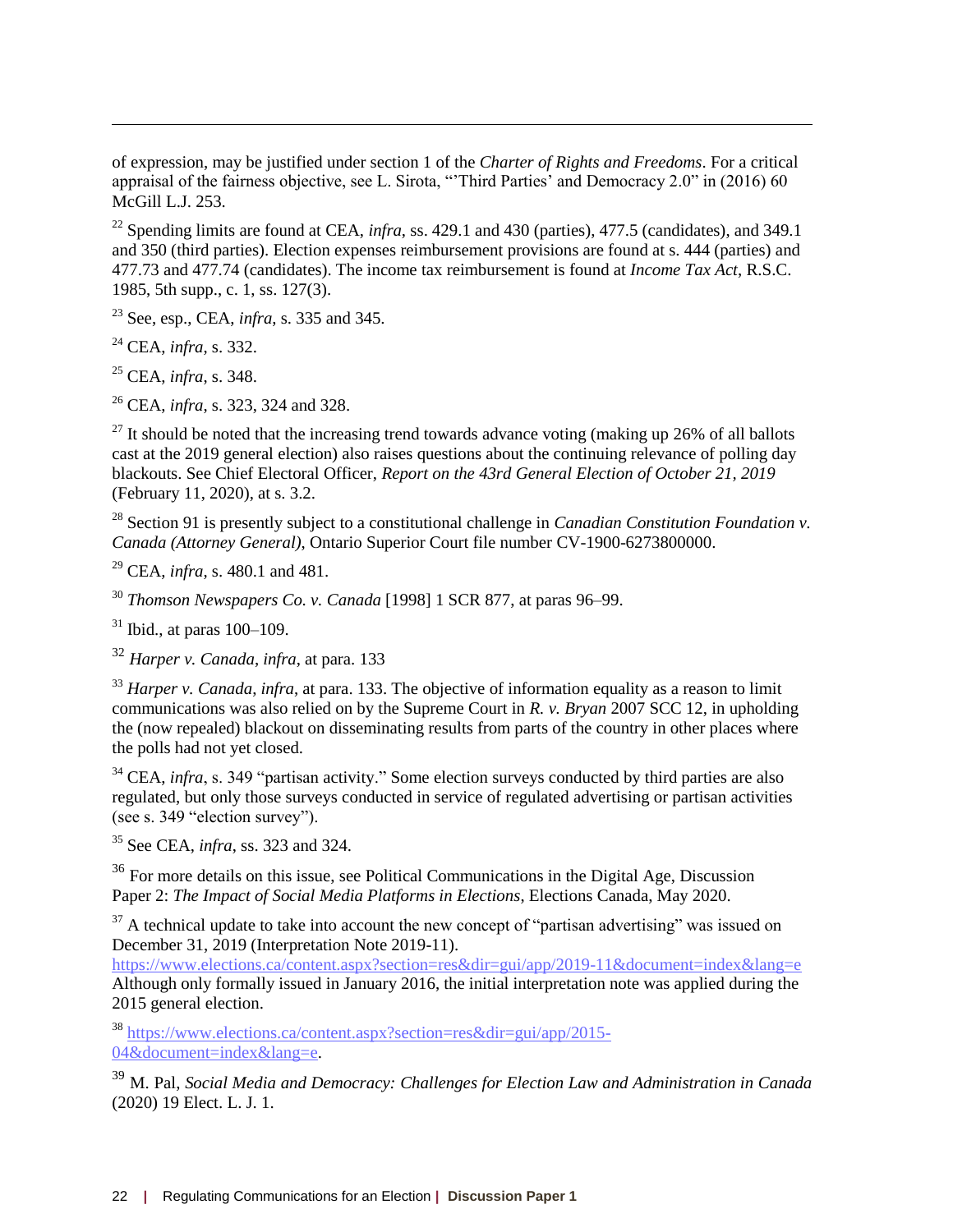<sup>40</sup> *Harper v. Canada*, *infra*, at para. 23.

 $\overline{a}$ 

 $41$  The changes had the effect of bringing the third-party provisions closer to the scope of regulation applicable to the expenses of registered parties and candidates.

 $42$  For a discussion of the "permanent campaign" and its challenges to the goals of the CEA, see M. Pal. "Is the Permanent Campaign the End of the Egalitarian Model for Elections" in R. Albert, P. Daly and V. MacDonnell eds., *The Canadian Constitution in Transition* (Toronto: University of Toronto Press, 2018).

<sup>43</sup> Royal Commission on Electoral Reform and Party Financing, Ottawa, 1991. *Reforming Electoral Democracy,* vol. 1, pp. 337–338.

<sup>44</sup> See M. Pal, "*B.C. Freedom of Information and Privacy Assn. v. British Columbia (Attorney General)*: Mandatory Registration Rules, and Limits on Third Party Political Expression under the Charter" (2019) 88 S.C.L.R. (2d) 249 at 255–256.

<sup>45</sup> For example, "Environmental Groups Were Warned that Some Climate Change Ads Could Be Seen as Partisan During Election Period," August 19, 2019, cbc.ca, available at [https://www.cbc.ca/news/politics/environment-groups-warned-climate-change-real-partisan-](https://www.cbc.ca/news/politics/environment-groups-warned-climate-change-real-partisan-1.5251763)[1.5251763.](https://www.cbc.ca/news/politics/environment-groups-warned-climate-change-real-partisan-1.5251763)

<sup>46</sup> The "chill" may have come not from the rules in the CEA but from the fear that a requirement to register under the CEA may have an impact on the charitable tax status of certain organizations under Canada Revenue Agency rules; [https://bccla.org/survey-regarding-organizations-freedom-of](https://bccla.org/survey-regarding-organizations-freedom-of-expression-during-canadas-43rd-general-election/)[expression-during-canadas-43rd-general-election/](https://bccla.org/survey-regarding-organizations-freedom-of-expression-during-canadas-43rd-general-election/)

<sup>47</sup> "CEO Statement Regarding Third Party Requirements on Advertising," August 20, 2019, available at

[http://ispdevwww.elections.ca/content.aspx?section=res&dir=cons/dis/dis3&document=index&lang=](https://www.elections.ca/content.aspx?section=med&document=aug2019&dir=spe&lang=e) [e&lang=e.](https://www.elections.ca/content.aspx?section=med&document=aug2019&dir=spe&lang=e)

<sup>48</sup> See "What is issue advertising?" in *New Requirements for Third Parties: Corporations, Unions, Groups and Individuals*, available at

[https://www.elections.ca/content.aspx?section=pol&dir=thi&document=backgrounder&lang=e.](https://www.elections.ca/content.aspx?section=pol&dir=thi&document=backgrounder&lang=e)

<sup>49</sup> M. Pal, *infra*, note 43, at 255–256.

<sup>50</sup> See CEA, R.S.C. 1985, c. E-2, s. 261.

 $51$  See CEA, R.S.C. 1970, 1st supp., c. 14, s. 72.

<sup>52</sup> CEA, *infra*, s. 320.

<sup>53</sup> [https://www.elections.ca/content.aspx?section=res&dir=rep/off/comm&document=index&lang=e.](https://www.elections.ca/content.aspx?section=res&dir=rep/off/comm&document=index&lang=e)

<sup>54</sup> Recommendations Report at ibid., pp. 33–34.

<sup>55</sup> CEA, *infra*, part 16.1.

<sup>56</sup> That said, the CRTC *Unsolicited Telecommunications Rules* (made under Telecom Decision 2007- 48) provide some obligations for certain callers to identify themselves.

<sup>57</sup> See CEA, *infra*, ss. 325.1 and 325.2.

<sup>58</sup> CEA, *infra*, ss. 349.5 and 352.

<sup>59</sup> *Political Financing Handbook for Third Parties, Financial Agents and Auditors,* August 2019, at [https://www.elections.ca/content.aspx?section=pol&document=index&dir=thi/ec20227&lang=e.](https://www.elections.ca/content.aspx?section=pol&document=index&dir=thi/ec20227&lang=e)